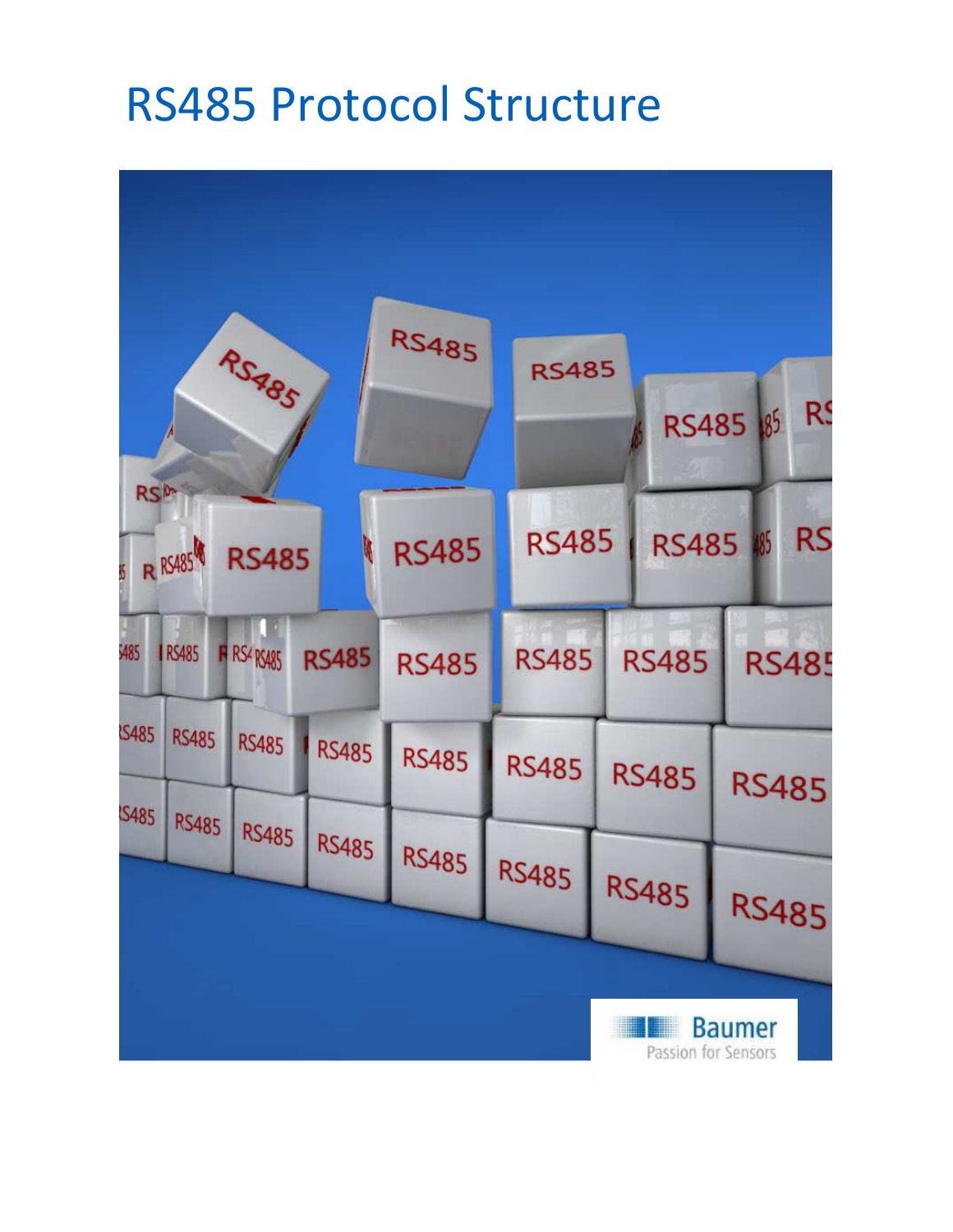

## **Contents**

| 1.1              |  |
|------------------|--|
| 1.2              |  |
| $\mathbf{2}$     |  |
| 2.1              |  |
| 3                |  |
| 3.1              |  |
| 3.2              |  |
| 3.3              |  |
| $\boldsymbol{4}$ |  |
| 4.1              |  |
| 4.2              |  |
| 5                |  |
| 5.1              |  |
| 5.2              |  |
| 6                |  |
| 6.1              |  |
| 6.2              |  |
|                  |  |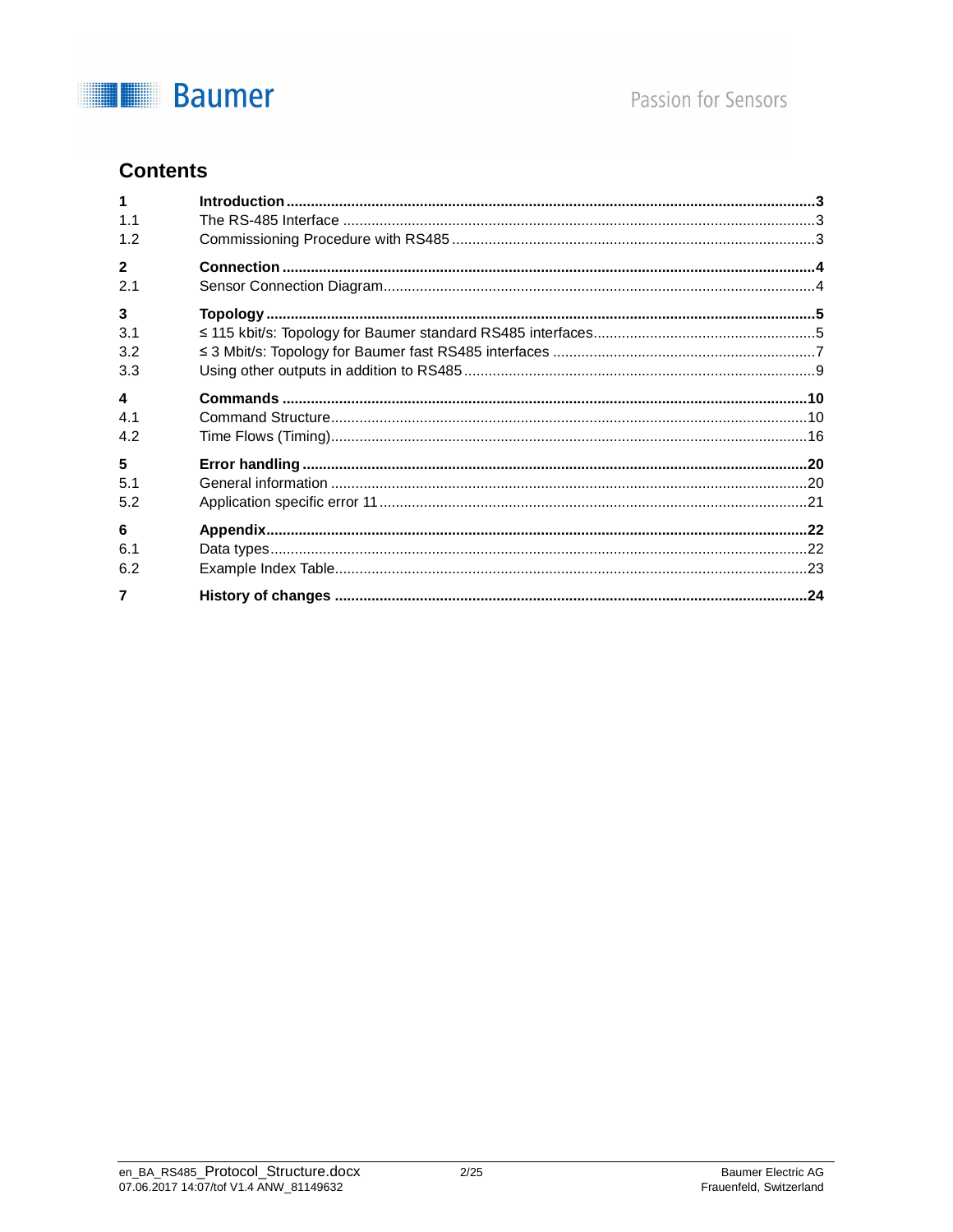

## **1 Introduction**

### **1.1 The RS-485 Interface**

Besides up to 31 sensors the bus contains a master which represents a PC or also a PLC (Programmable Logic Controller). Communication with the desired sensor on the bus is initiated by the master, upon which the sensor answers. Data can be sent by the master to the sensor (WRITE) or requested by it (READ). No data is sent by the sensors without being requested by the master.

A message to the sensor contains:

- Sensor address
- Type: read or write
- Index: which command is to be executed
- Data (if required)

An answer from the sensor contains:

- Sensor address
- Type of answer (e.g. acknowledge, error, busy ....)
- Data (if required)

## **1.2 Commissioning Procedure with RS485**

|   | Connect the sensor according to the connection diagram, note recommended cables |
|---|---------------------------------------------------------------------------------|
|   | Connect all the components to the required topology                             |
| 3 | Supply the sensor with +24 VDC                                                  |
| 4 | Enable the sensor for RS485 commands via the index command 010 "RS485 lock"     |
| 5 | Control the sensor via the index commands with RS485                            |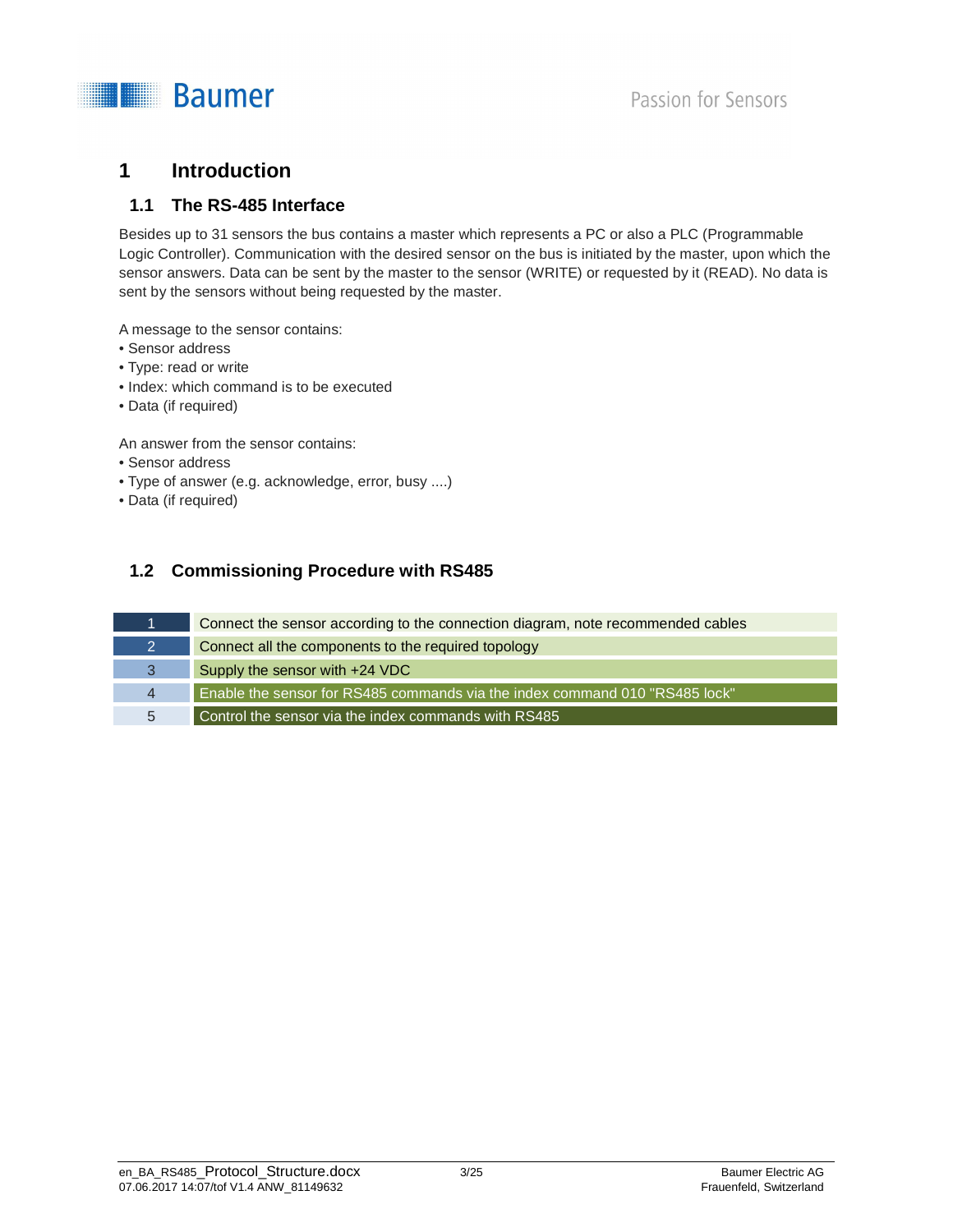

## **2 Connection**

### **2.1 Sensor Connection Diagram**

+Vs and 0V are used for the power supply and RS485 uses Rx/Tx+ and Rx/Tx- for data exchange. These 4 pins are required for the operation of RS485.



Example of an 8-pin connection diagram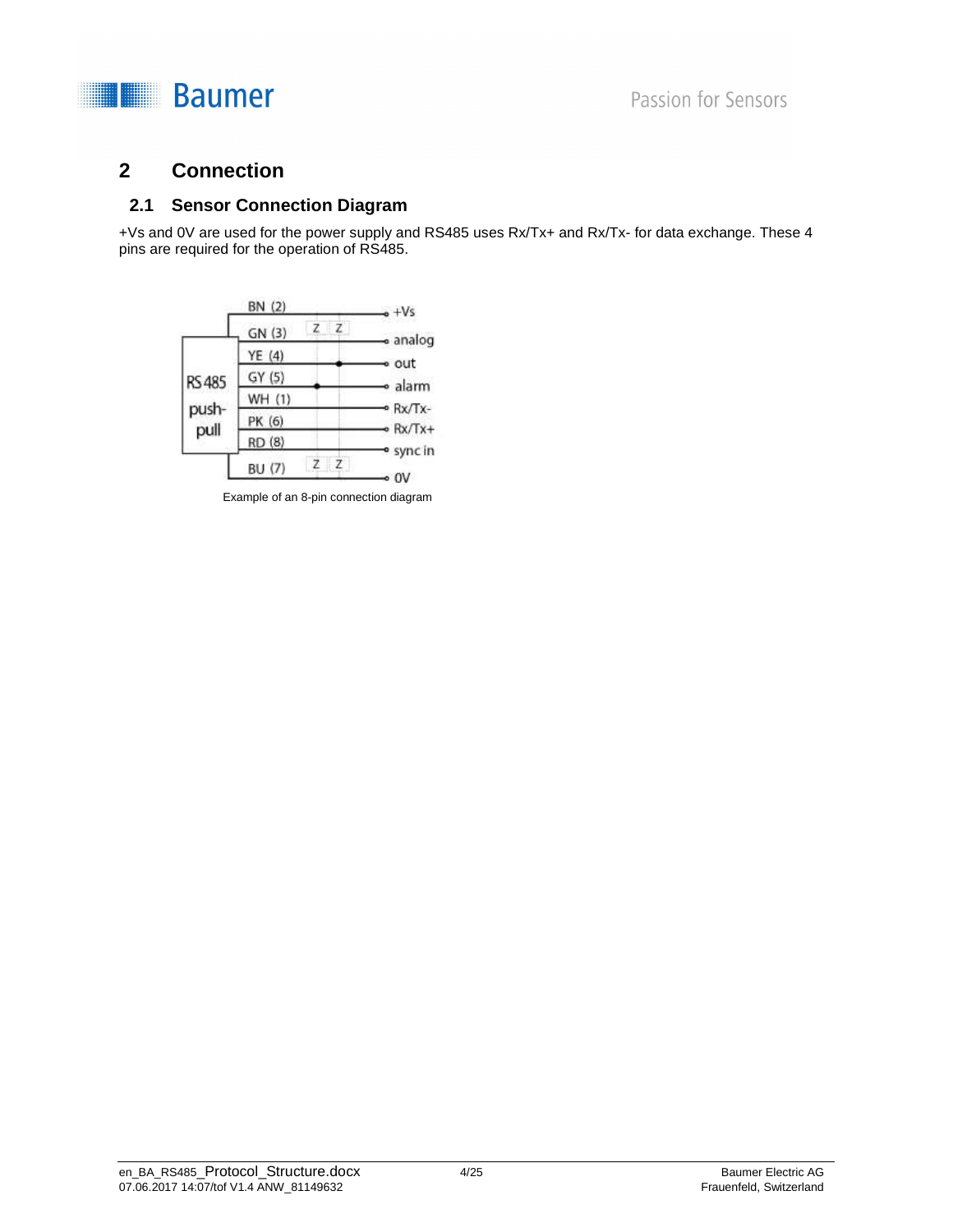

## **3 Topology**

There are two different recommended network structures depending on the sensors RS485 interface and the needed data transfer rate.

## **3.1 ≤ 115 kbit/s: Topology for Baumer standard RS485 interfaces<sup>1</sup>**

This topology applies to most applications and sensor types with Baumer standard RS485 interface ≤115 kbit/s. Simple wiring and lower demands on the materials are the advantages.

Requirements:

- Shielded cables necessary
- Maximum 10m length from sensor to master
- At maximum 15 sensors<sup>2</sup> can be integrated in such a network
- Data transfer rates up to 115 kbit/s for RS485
- In order to define the resistance level when no transmitter is active, the master must have failsafe bias resistors R<sub>B</sub>
- The topology for Baumer fast RS485 interfaces (≤ 3 Mbit/s) is recommended for up to 31 sensors in the same bus or for other cable lengths



1

According to the data sheet in the sensors operating manual

 $2$  Tested and released by Baumer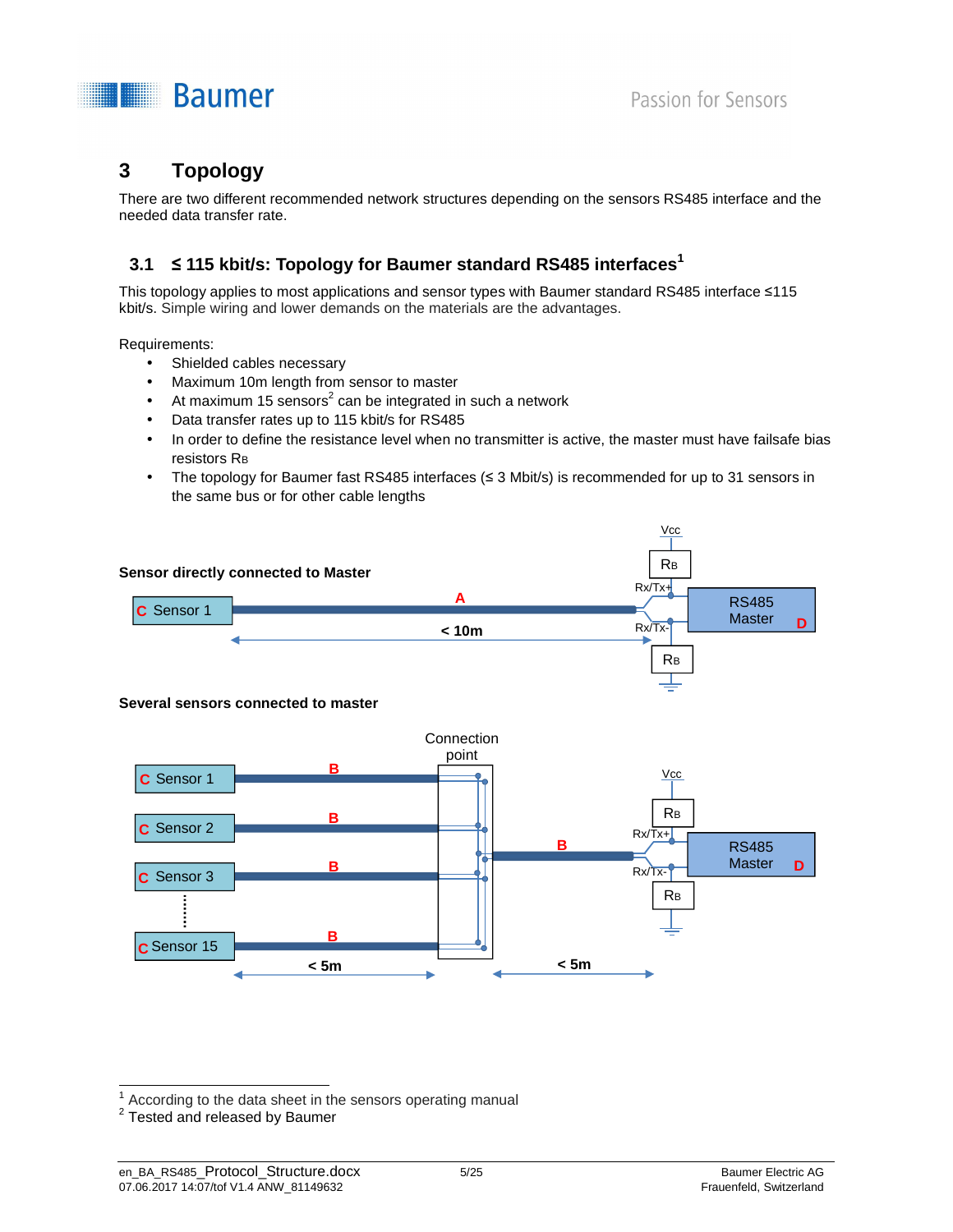## Passion for Sensors

## **Baumer**

#### **A Cable <10m**

Maximum 10m length from sensor to master 10155587 ESG 34CH1000G (5-pin, length 10 m, straight connector) 11046266 ESG 34CH0500G (5-pin, length 5 m, straight connector) 11046264 ESG 34CH0200G (5-pin, length 2 m, straight connector)

#### 10129333 ESG 34FH1000G

(8-pin, length 10 m, straight connector) 10129332 ESG 34FH0500G (8-pin, length 5 m, straight connector) 10127844 ESG 34FH0200G (8-pin, length 2 m, straight connector) Other cable lengths available on request

#### **B Cable <5m**

Maximum 5m length to the connection point 11046264 ESG 34CH0200G (5-pin, length 2 m, straight connector) 10127844 ESG 34FH0200G (8-pin, length 2 m, straight connector) Other cable lengths available on request

#### **C Sensor**

Sensor with Baumer standard RS485 interface. Data transfer rates up to 115 kbit/s.

#### **D RS485 Master**

The PC/PLC (Programmable Logic Controller) controls the devices as master. The master must have two Failsafe bias resistors RB (300 Ohm - 5 kOhm, Pull-Up for Rx/Tx+ and Pull-Down for Rx/Tx- resistors).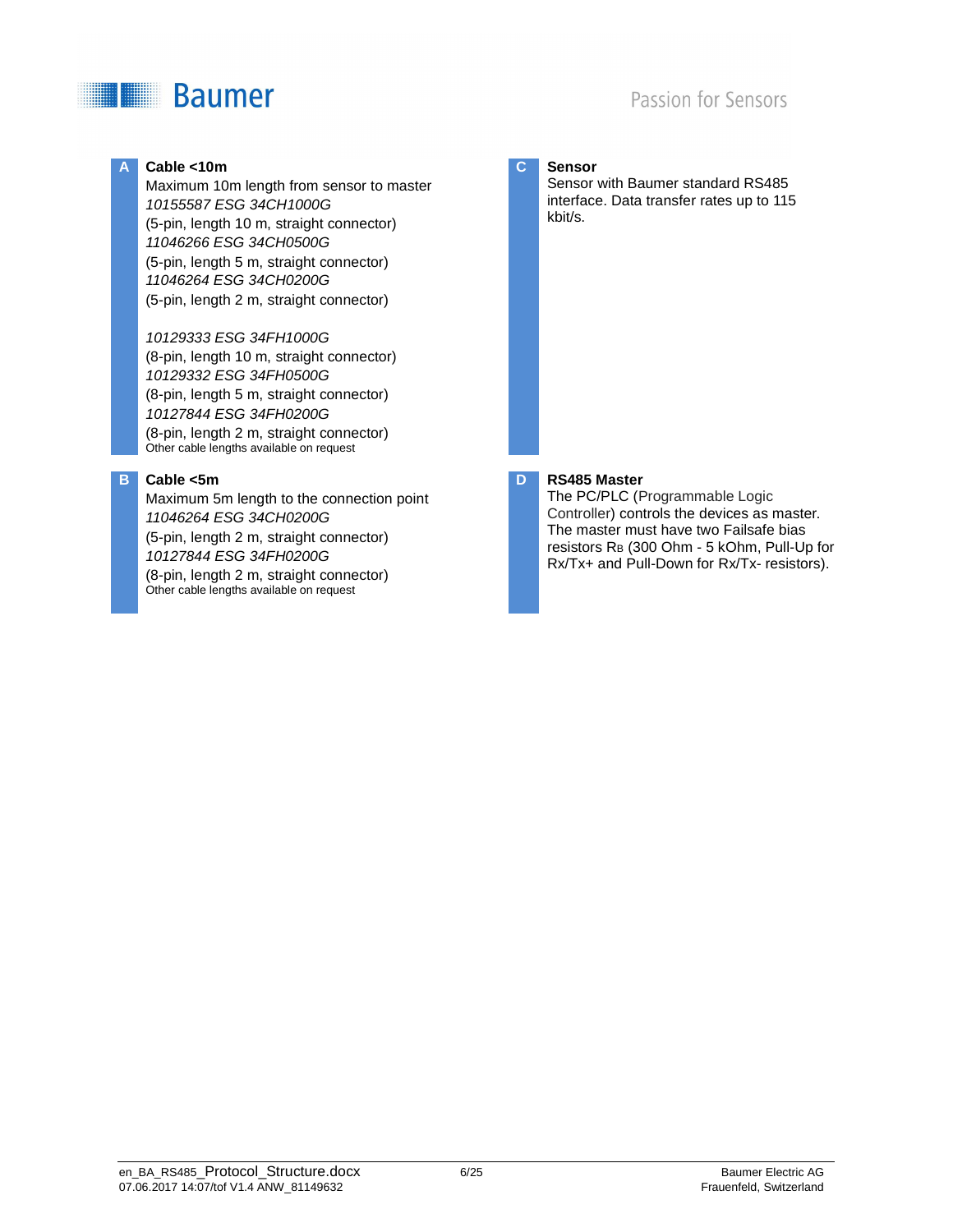

### **3.2 ≤ 3 Mbit/s: Topology for Baumer fast RS485 interfaces 3**

The defined topology and also high performance cables are required for sensors with Baumer fast RS485 interfaces with data transfer rates up to 3Mbit/s. Each device is connected in series to a single bus cable, on both sides of the bus cable is a terminating resistor required. At maximum 31 sensors can be integrated in such a network

Requirements:

- Both ends of the bus cable must be terminated with terminating resistors  $R_{\text{t}}$ , value = 120 Ohm
- The terminating resistor can be integrated in the master or in the sensor
- The wave resistance of the bus cable must be 120 Ohm
- The stub line length has to be shorter than  $0.3m$  (length  $= A$ )
- The cable lengths between the Tee connectors have to be in minimum 1m (length =  $C$ )
- The required transfer rate define the total length of the bus cable (length  $=$  E)
- At maximum 31 sensors in the same bus
- The cables must be twisted pair and shielded
- In order to define the resistance level when no transmitter is active, the master must have failsafe bias resistors R<sub>B</sub>
- The total length of the bus cable depends on the data transfer rate and can be calculated by following formula: 10^8 [bps\*m]/ Data transfer rate [bps]

#### **3.2.1 Point to point structure**



<sup>&</sup>lt;sup>3</sup> According to the data sheet in the sensors operating manual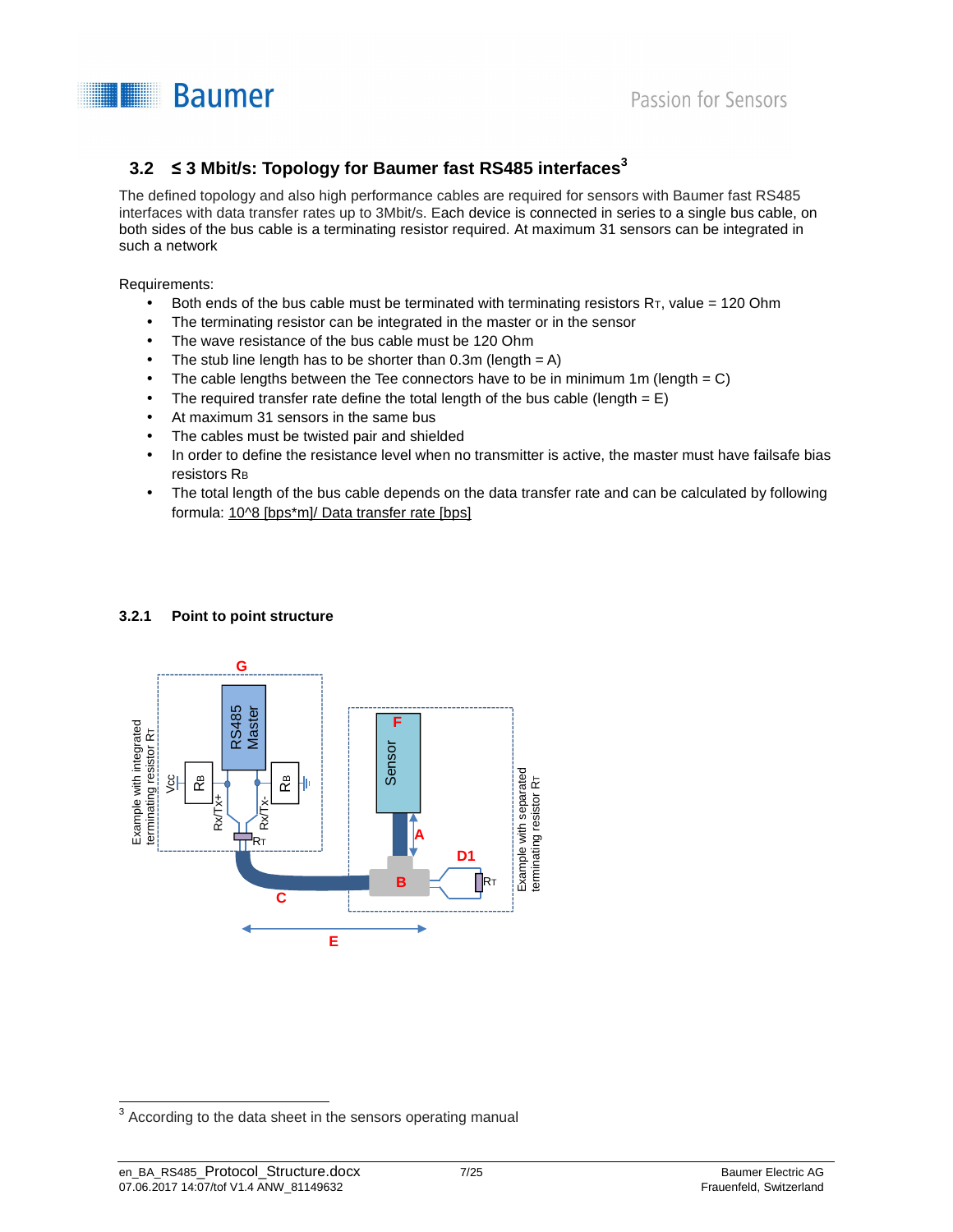

#### **3.2.2 Structure for multiple sensors**



| A                                | Stub cable<br>Maximum length 0.3m<br>11144301 ESG 34C/KSG34CH0030G/C/OBEZ<br>(5-pin, length 0.3 m, straight connector)<br>11147130 ESG 34F/KSG34CH0030G/C<br>(8-to-5-pin, length 0.3 m, straight connector)                           | Е | <b>Busc</b><br>The to<br>termin<br>transf<br><u>rate [b</u><br>Exam   |
|----------------------------------|---------------------------------------------------------------------------------------------------------------------------------------------------------------------------------------------------------------------------------------|---|-----------------------------------------------------------------------|
| в                                | Tee connector<br>T-junction M12 CAN 5-pin (1 male/2 female)<br>10153972 T-Verteiler 5Pol M12 CAN                                                                                                                                      | F | Senso<br>Sensc<br>Data t                                              |
| C                                | Bus cable (between devices)<br>Minimum 1m and maximum 5m length<br>11144304 ESG 34C/KSG34CH0200G/C/OBEZ<br>(5-pin, length 2 m, straight connector)<br>11144306 ESG 34C/KSG34CH0500G/C/OBEZ<br>(5-pin, length 5 m, straight connector) | G | <b>RS48</b><br>The P<br>Contro<br>The m<br>resisto<br>Rx/Tx<br>Data t |
| D <sub>1</sub><br>D <sub>2</sub> | R <sub>T</sub> Terminating resistor<br>M12, 5-pole, 120 Ohm, male or female<br>D1 10153974 Rundstecker 5Pol Abschluss-<br>D2 11163234 ESG 34C CAN-terminator                                                                          |   |                                                                       |

#### **Eable** (maximum length over all) tal maximum length between the both ating resistors depends on the data er rate: 10^8 [bps\*m]/ Data transfer ps] ple:  $10^{8}/3000000=33$  --> 33m

#### **F Sensor**

or with Baumer fast RS485 interface. transfer rates up to 3Mbit/s.

#### **G RS485 Master with** ≤ **3Mbit/s**

C/PLC (Programmable Logic oller) controls the devices as master. naster must have two Failsafe bias ors RB (600 Ohm - 5 kOhm, Pull-Up for + and Pull-Down for Rx/Tx- resistors). transfer rate ≤ 3Mbit/s.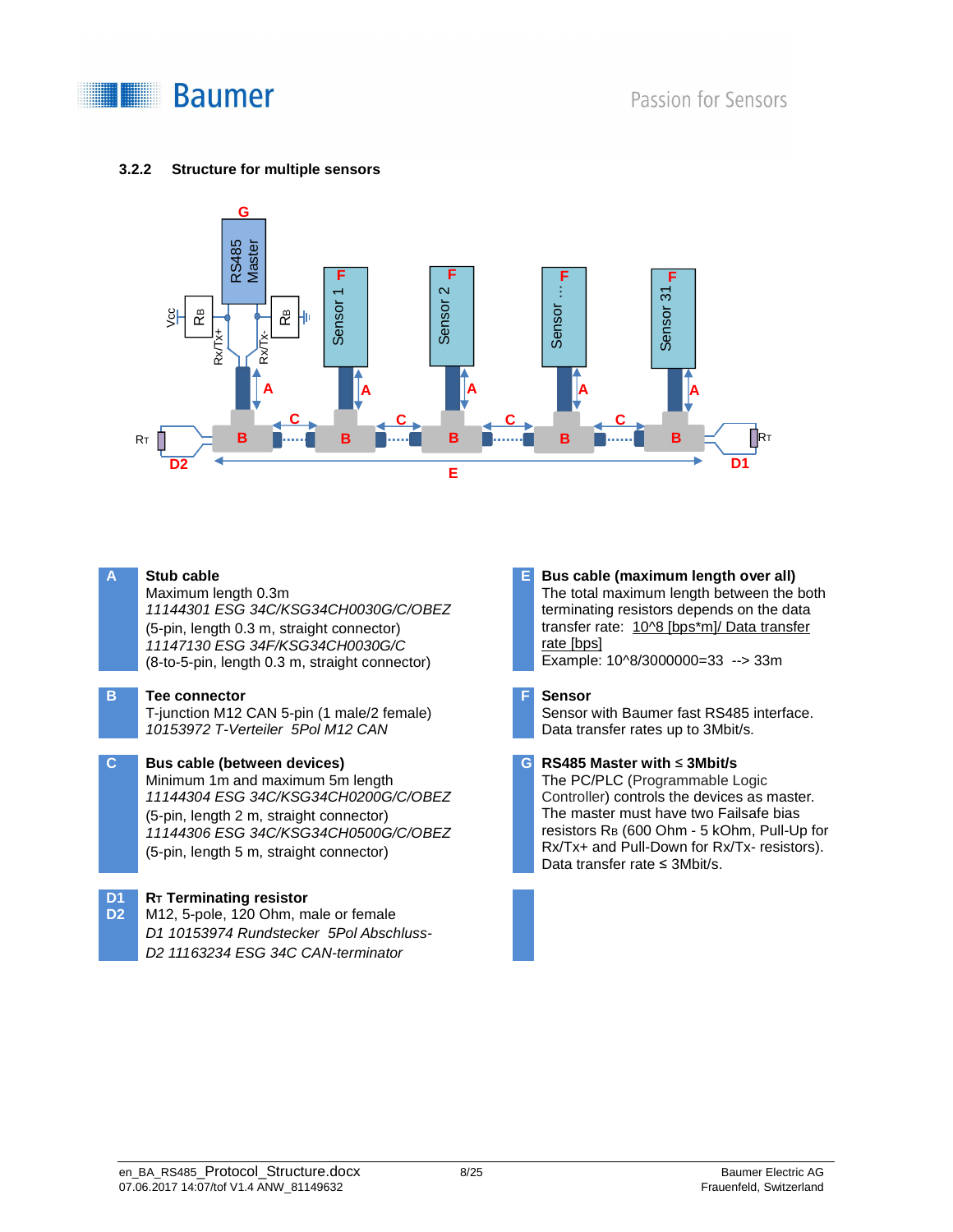

### **3.3 Using other outputs in addition to RS485**

For using the other outputs like digital and analog outputs separated, the Signal splitter can be used for.



Rx/Tx+ ; Rx/Tx- ; GND ; +VS

Analog I/U ; PNP/NPN ; Trigger/Sync In; GND ; +VS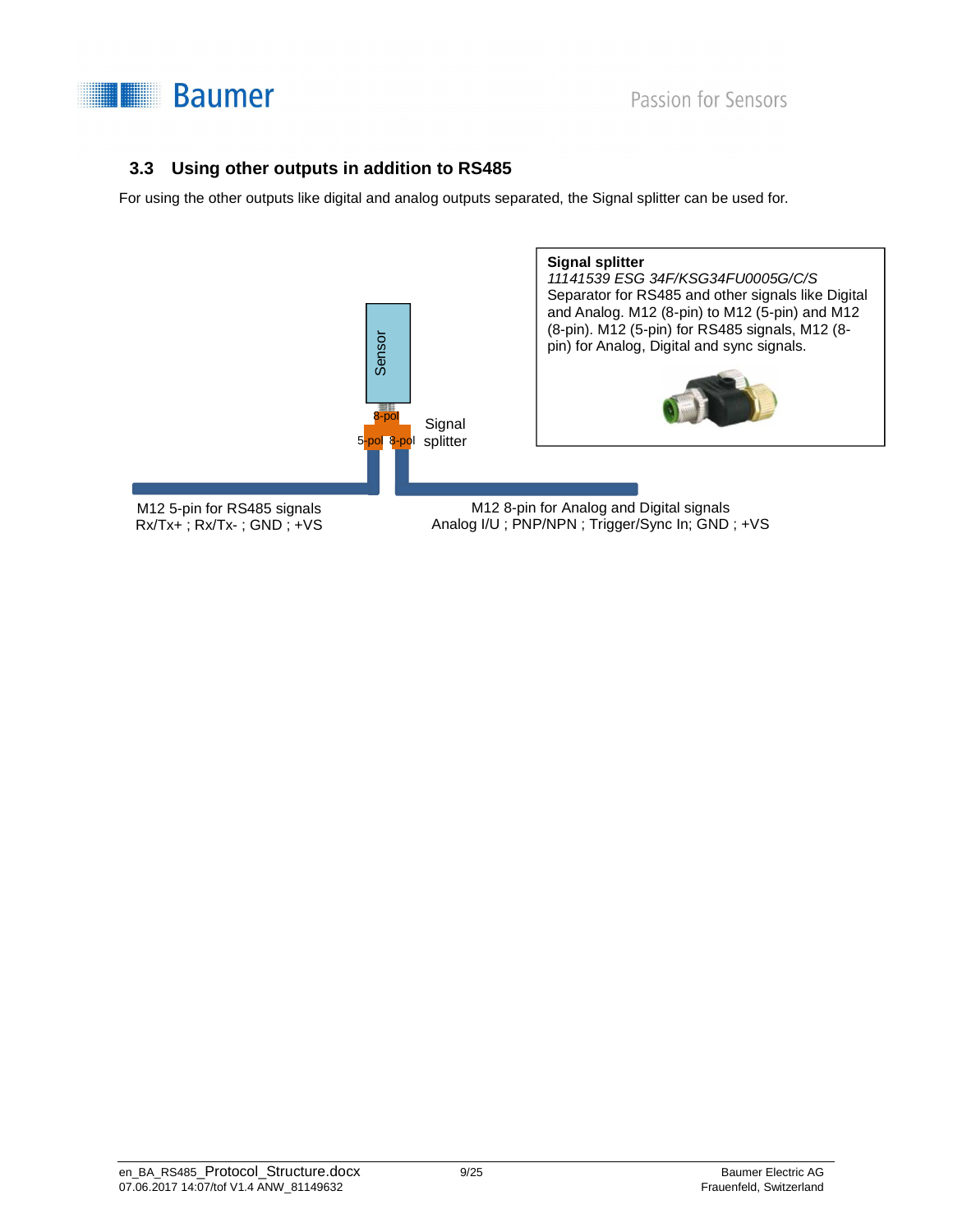



## **4 Commands**

#### **4.1 Command Structure**



The information to be transmitted is called PAYLOAD and has to be sent in a so-called frame so that the command can be recognized and processed.

This frame always has the same structure and contains a start, a device address, a PAYLOAD, a checksum and an end.

| <b>START</b> | <b>DEVICE ADDR</b> | <b>PAYLOAD</b> | <b>CHECKSUM</b> | <b>END</b> |
|--------------|--------------------|----------------|-----------------|------------|
| char         | $\angle$ char      | n char         | 4 char          | 2 char     |
|              | 0131               | Commands       | ****            | $\ln$      |

#### **4.1.1 START**

## :01W020;10;41BE\r\n

The beginning of the command is indicated by a colon : .

| <b>ASCII</b> |     |
|--------------|-----|
| ۰<br>٠       | v3A |

#### **4.1.2 DEVICE ADDR**

## :01W020;10;41BE\r\n

DEVICE ADDR stands for device address and corresponds to the address which is required to actuate the correct sensor in a network with several sensors. The device address 01 … 31 can be programmed in the sensor. Sensors in the same network must not have the same device address. The standard device address is 01.

| <b>ASCII</b> | HFX                |  |
|--------------|--------------------|--|
| 031          | 0x30 0x300x33 0x31 |  |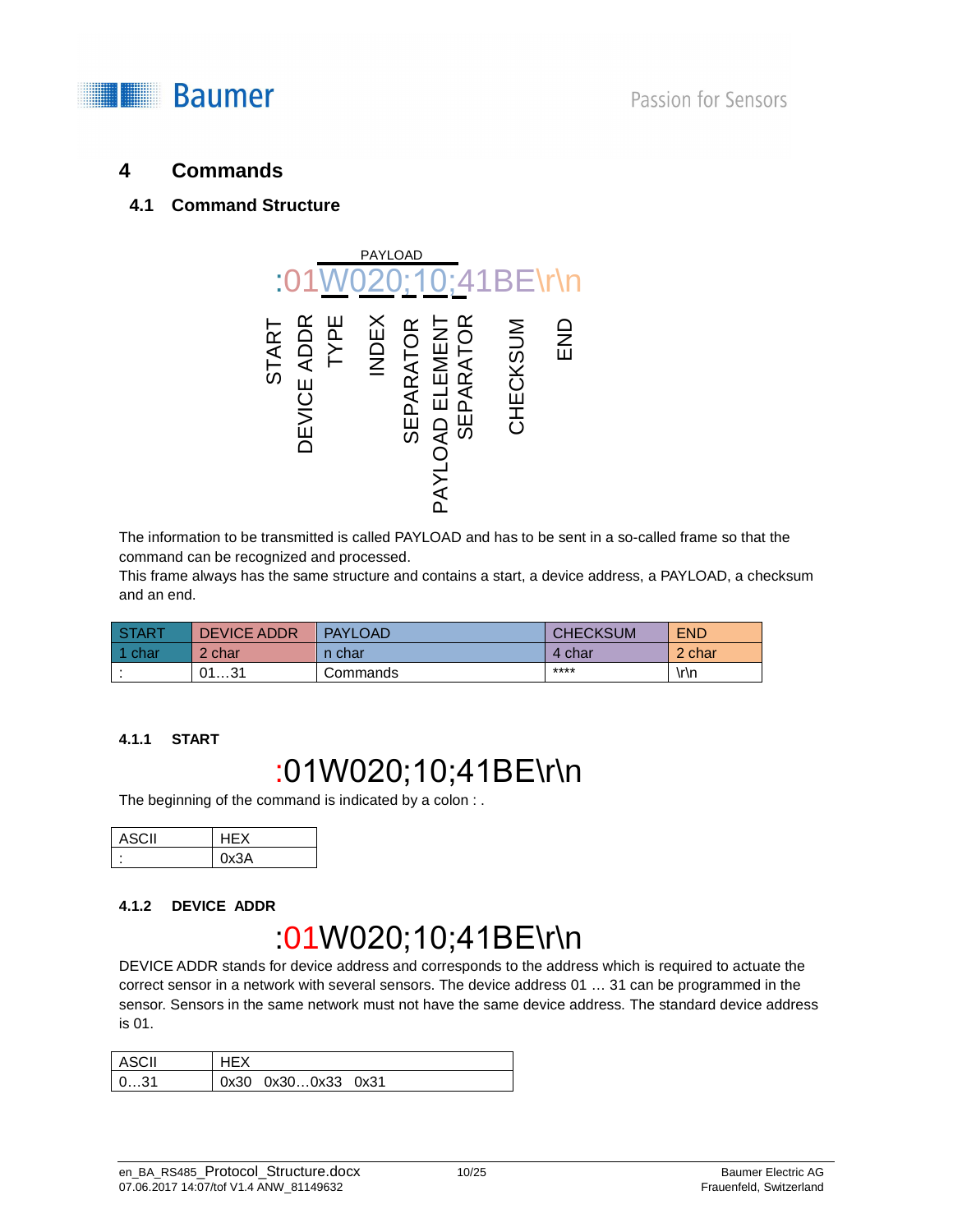

#### **4.1.3 PAYLOAD**

The information to be transmitted is called PAYLOAD. There are 2 different PAYLOAD types:

- **Legible Coding-** Developed for controlling the sensor with a terminal program
- **Machine Coding-** Developed to ensure efficient and reliable communication between devices

#### **4.1.3.1 PAYLOAD for Legible Coding**



Each PAYLOAD begins with the letter for TYPE, followed by the 3-digit index command (during sending). Then any number of payload elements can follow (depending on the index command), each separated by socalled separators.

#### **TYPE**

Defines how the sensor has to deal with the command (read or write).

#### **TYPE List for Send Command**

| <b>ASCII</b> | <b>HEX</b> | <b>MESSAGE</b> | <b>Explanation</b>                         |
|--------------|------------|----------------|--------------------------------------------|
|              | 0x52       | READ           | Read from the sensor. No PAYLOAD ELEMENT.  |
| W            | 0x57       | WRITE          | Write to the sensor. With PAYLOAD ELEMENT. |

#### **TYPE List for Sensor Answer**

| <b>ASCII</b> | <b>HEX</b> | <b>MESSAGE</b>       | <b>Explanation</b>                                                                                                                                                                         |
|--------------|------------|----------------------|--------------------------------------------------------------------------------------------------------------------------------------------------------------------------------------------|
| A            | 0x41       | ACK                  | The command was received and executed<br>successfully.                                                                                                                                     |
| a            | 0x61       | <b>ACKBUSY</b>       | The command was received successfully, but<br>execution requires additional time. Applies to very<br>time-intensive commands and does not mean that<br>the command was not executed.       |
| B            | 0x42       | <b>BUSY</b>          | The device is busy and could not receive the<br>command.                                                                                                                                   |
| Е            | 0x45       | <b>ERROR</b>         | An error occurred during analysis or execution of<br>the command. For more information, see section on<br>Error Correction.                                                                |
| е            | 0x65       | <b>ERROR LASTCMD</b> | An error occurred during the last command (applies<br>to read/write - delayed commands). The transmitted<br>command was ignored. For more information, see<br>section on Error Correction. |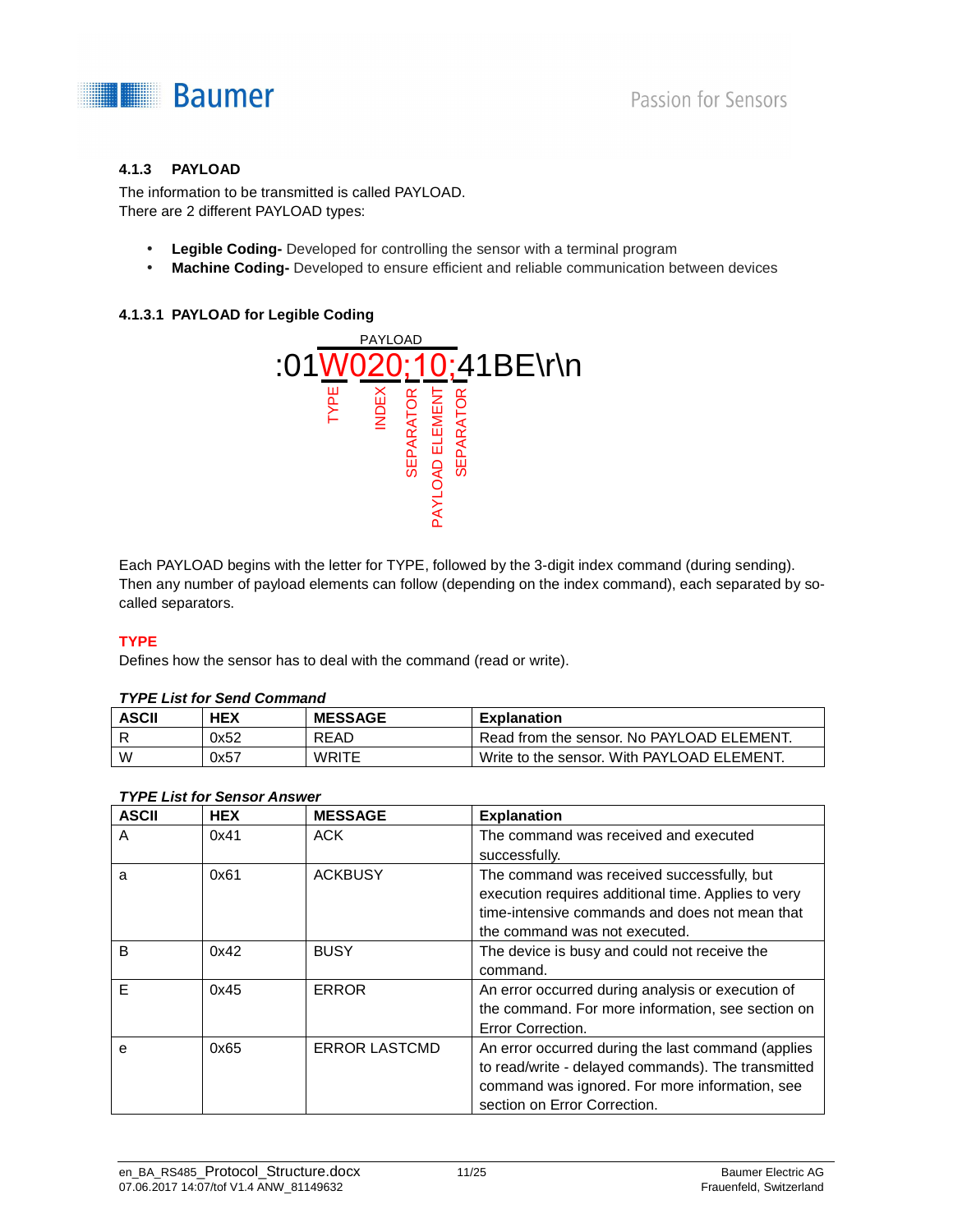

#### **INDEX**

Consists of 3 characters and defines the command to be executed (See separate RS485 Index Command List).

| <b>ASCII</b> | нех                                         |
|--------------|---------------------------------------------|
| 000<br>999   | 0x39<br>0x30<br>0x39 0x39<br>0x30 0x30<br>. |

#### **SEPARATOR**

Separator to subdivide commands.

| ASCII | ESSAGE |
|-------|--------|
|       |        |

#### **PAYLOAD ELEMENT**

The corresponding value is added depending on the INDEX command and the TYPE. If TYPE = R (read), there is no need for a PAYLOAD ELEMENT. If TYPE = W (write), a PAYLOAD ELEMENT is needed for transmitting the value to the sensor.

PAYLOAD for writing to device

|         | <b>TYPE</b> | <b>INDEX</b> | <b>SEPARATOR</b> | <b>PAYLOAD</b><br><b>ELEMENT</b> | <b>SEPARATOR</b> | <b>PAYLOAD</b><br><b>ELEMENT</b> | <b>SEPARATOR</b> | . |
|---------|-------------|--------------|------------------|----------------------------------|------------------|----------------------------------|------------------|---|
|         | char        | 3 char       | char             | n char                           | char             | n char                           | char             | . |
| Example | W           | 020          |                  | 10                               |                  | .                                |                  | . |

## Example:

**:01W020;10;41BE\r\n** (W=Write; 020= Measurement Type Selection;10 = AVG Distance)

PAYLOAD for reading from device

|           |        | <b>INDEX</b> |
|-----------|--------|--------------|
|           | 1 char | 3 char       |
| Example R |        | 020          |

Example:

**:01R020;99F5\r\n** (R=Read; 020= Measurement Type Selection)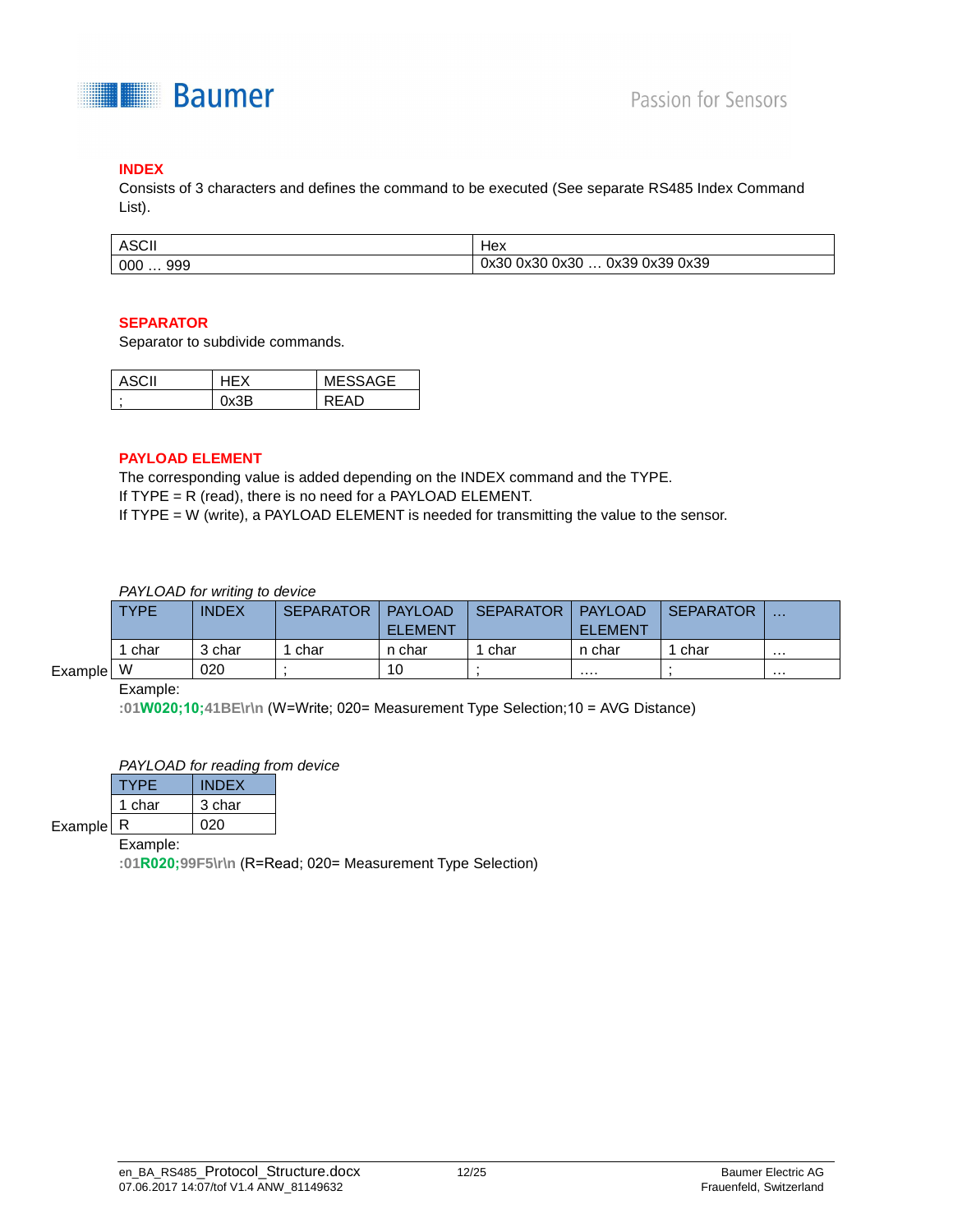

#### **4.1.3.2 PAYLOAD for Machine Coding**

#### PAYLOAD from master to device (command)

| <b>TYPE</b>       | <b>INDEX</b>      | <b>DATA</b> |  |
|-------------------|-------------------|-------------|--|
| uint <sub>8</sub> | uint <sub>8</sub> | uint8 [     |  |
| 7-bit ASCII bin*  |                   |             |  |

PAYLOAD from device to master (answer)

| I TYPE             | <b>PAYLOAD</b> |
|--------------------|----------------|
| uint <sub>8</sub>  | uint $8$ [ ]   |
| l 7-bit ASCII bin* |                |

\*The PAYLOAD consists of TYPE + INDEX + DATA as a 7-bit ASCII bit stream, see section "7-bit ASCII bin coding"

#### **PAYLOAD example: 12Aq34oit&/&()**

#### **TYPE**

| .              |                      |
|----------------|----------------------|
| <b>VALUE</b>   | <b>MESSAGE</b>       |
| 0              | Reserved             |
|                | <b>READ</b>          |
| $\overline{2}$ | <b>WRITE</b>         |
| 3              | <b>ACK</b>           |
| 4              | <b>ACKBUSY</b>       |
| 5              | <b>BUSY</b>          |
| 6              | <b>ERROR</b>         |
|                | <b>ERROR LASTCMD</b> |

#### **INDEX**

| <b>VALUE</b> |  |
|--------------|--|
| .255         |  |

|--|

| Data type              | Coding                                                                      |  |
|------------------------|-----------------------------------------------------------------------------|--|
| uint8, uint16, uint32, | Little endian integer (low byte first)                                      |  |
| int8, int16, int32     |                                                                             |  |
| float <sub>32</sub>    | 32 bit according to IEEE754                                                 |  |
| bool                   | Coded as uint8, whereby:                                                    |  |
|                        | $0:$ false                                                                  |  |
|                        | 1: true                                                                     |  |
| string                 | Zero terminated string with a defined maximum length.                       |  |
|                        | The field is filled with zeros after the zero termination up to the defined |  |
|                        | maximum length.                                                             |  |
|                        | The specified maximum length includes the zero termination byte.            |  |
| fixlist[]              | All entries are linked.                                                     |  |
| varlist <sup>[]</sup>  | All entries are linked and pre-pended with uint32 which contains the        |  |
|                        | number of entries in the list.                                              |  |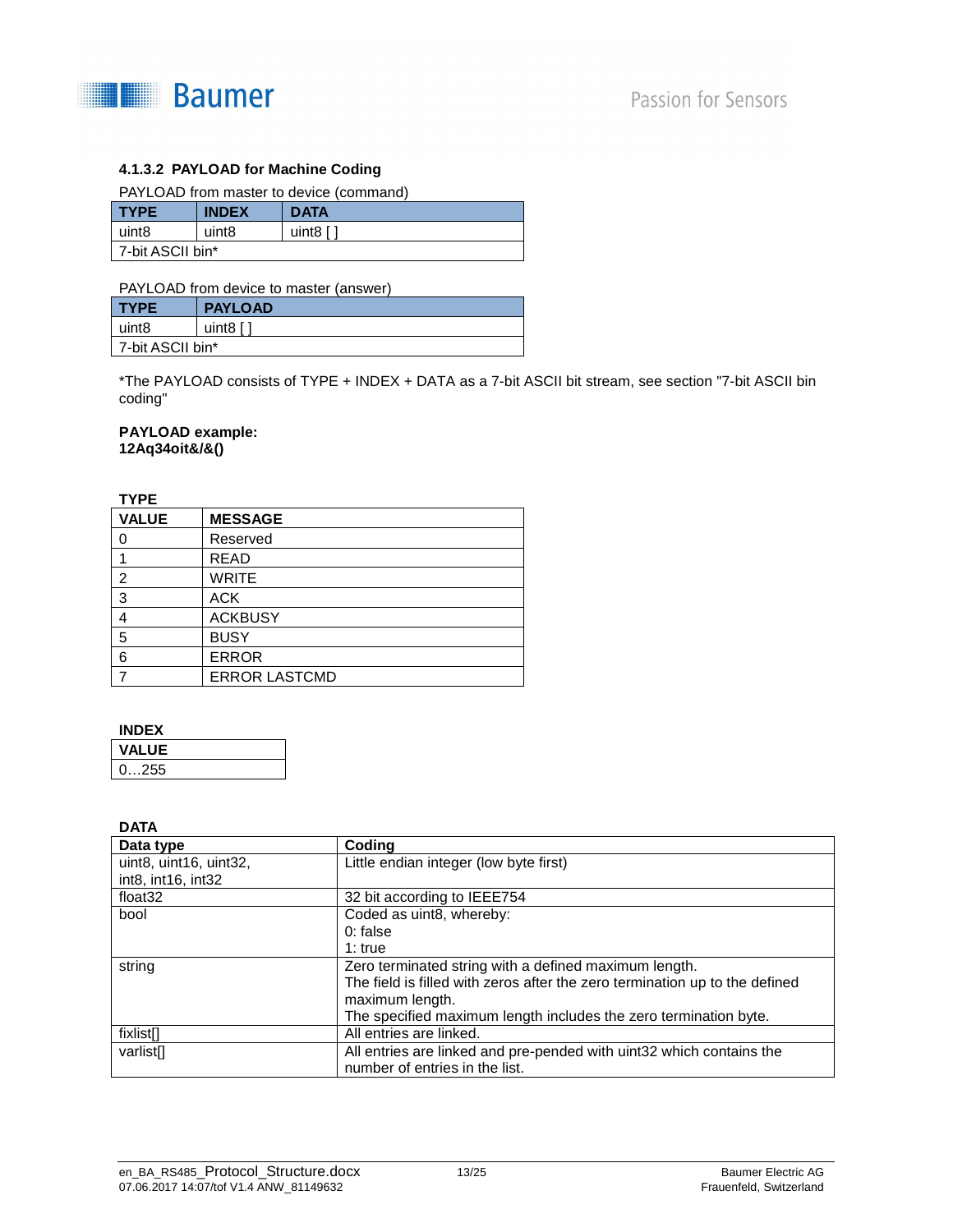

#### **7-bit ASCII bin coding**

Ciphering method

- The binary data is divided into 7-bit groups
- The last 7-bit groups are filled with 0 bits

Extend each group with a most significant bit of 1 to 8 bits **Example:** 

Raw data: 0x33 0x33 0x33 Transmission data: 0x99 0xCC 0xE6 0xB0

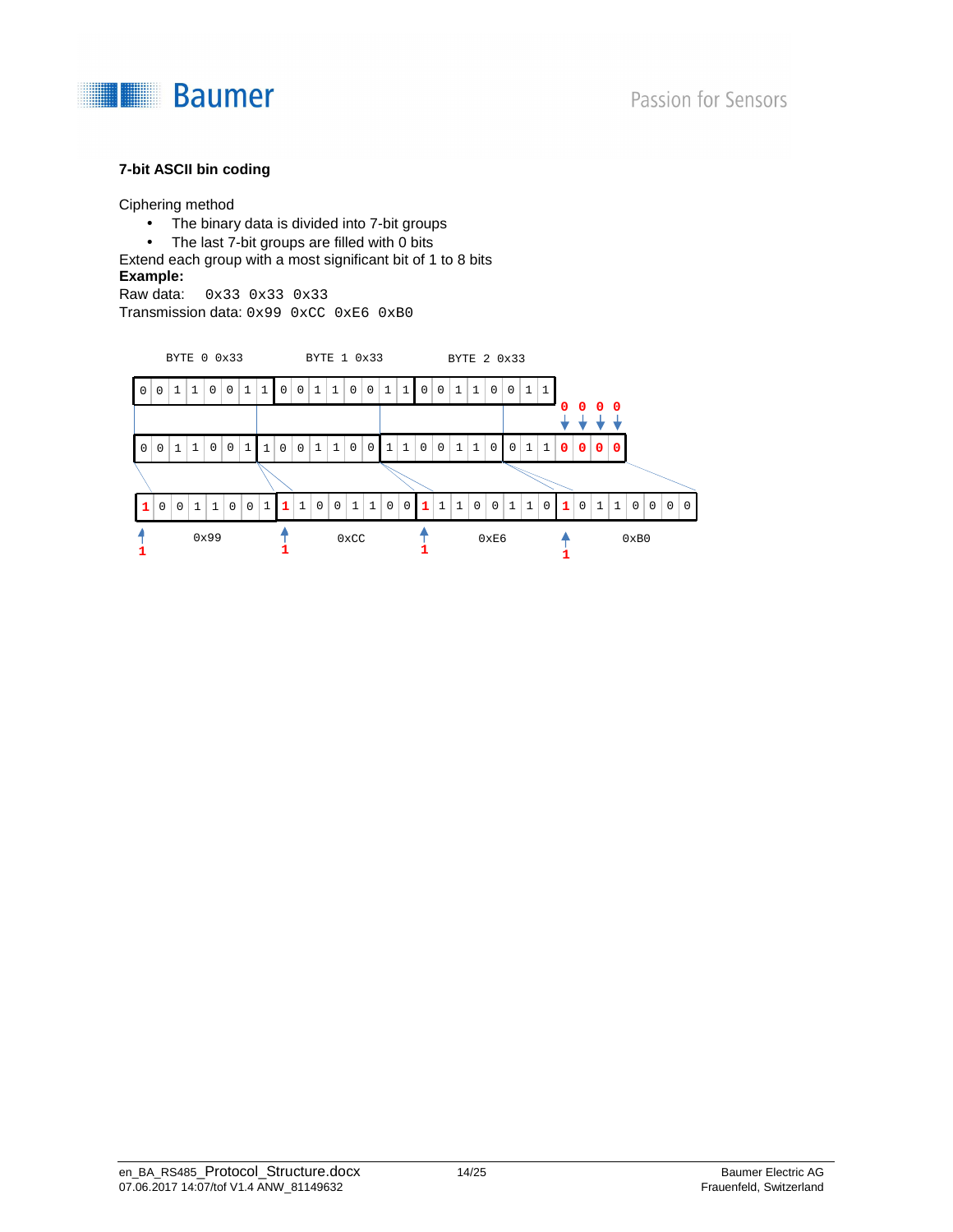

#### **4.1.4 CHECKSUM**

## :01W020;10;41BE\r\n

The CHECKSUM is used to check for correct transmission. It consists of the START, DEVICE ADDR and PAYLOAD values and always has 4 digits.

Calculation: CRC16-ARC / CRC-IBM Bit-reflected polynom :  $x^16 + x^15 + x^2 + 1 = 0x8005$ , bit-reflected = 0xA001. Init value : 0x0000, no final XOR value. See http://reveng.sourceforge.net/crc-catalogue/16.htm for details.

Calculation example:

| 01       |
|----------|
| W020;10; |
|          |

Accordingly, the checksum consists of: **:01W020;10;** = **41BE** 

#### **Wildcard character for checksum:**

| A wildcard character can also be used as CHECKSUM. |                  |  |
|----------------------------------------------------|------------------|--|
| ASCII                                              | <b>HEX</b>       |  |
| ****                                               | 0x2A0x2A0x2A0x2A |  |

#### **4.1.5 END**

## :01W020;10;41BE\r\n

The end of the frame or command is marked by the 4-digit combination \r\n. Important: This command must always be sent as HEX.

| ASCII | - 17         |
|-------|--------------|
| √r∖n  | 0x0A<br>0x0D |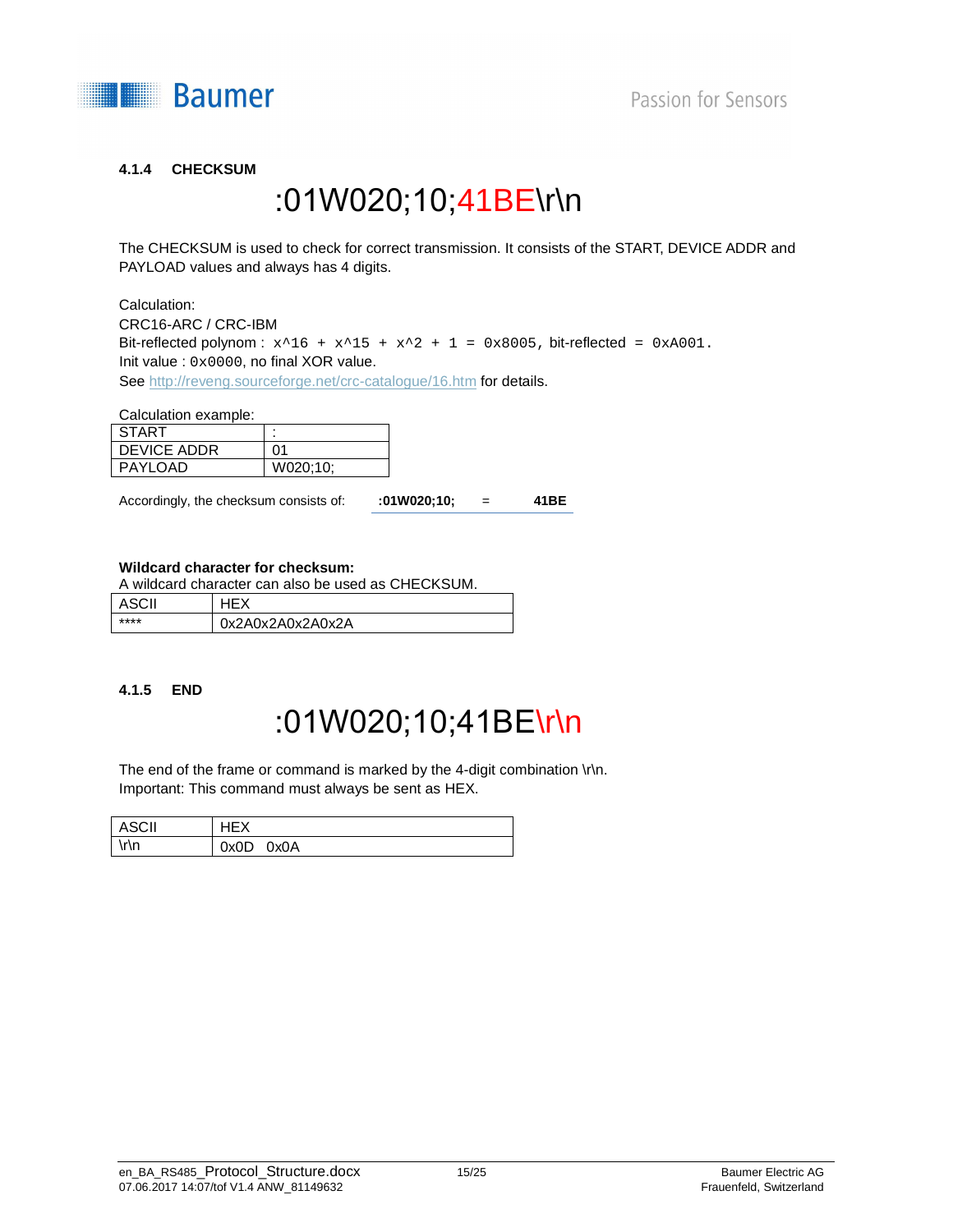

## **4.2 Time Flows (Timing)**

The time sequences are defined as follows:

| <b>Name</b>       | <b>Description</b>                                                                                                                                             | Min | Max              |
|-------------------|----------------------------------------------------------------------------------------------------------------------------------------------------------------|-----|------------------|
| t answer          | Time from reception of the last character of request to<br>sending the first character of the answer.                                                          |     | $2.5 \text{ ms}$ |
| t answer diagmode | Time from reception of last character of request to sending<br>the first character of the answer if the sensor is in<br>diagnosing mode.                       |     | 200 ms           |
| t idle            | Time from reception of the last character of answer to $\vert$ 0.1 ms<br>sending the first character of the next request.                                      |     |                  |
| t break           | If a request or an answer is not completed during t_break,<br>the message is rejected.<br>Note: There are exceptions for index Commands with a lot<br>of data. |     | 500 ms           |



#### **4.2.1 Sequences**

#### **Simple Read**

Read access to an index, the data is replied immediately.



- 1) READ command
- 2) Answer time <= t\_answer
- 3) Acknowledgment and data ACK,<DATA>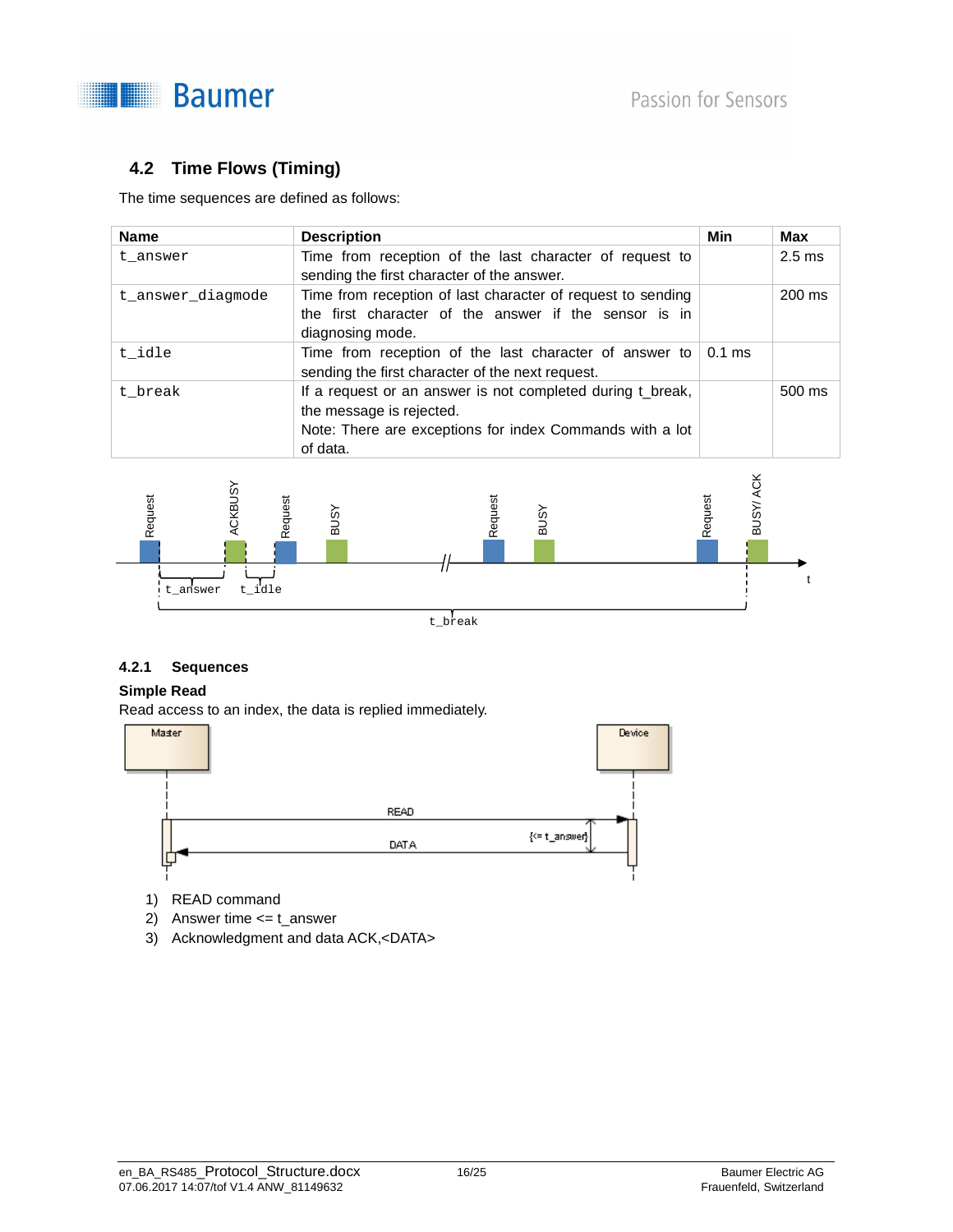

#### **Simple Write**

Write access to an index.



- 2) Answer time <= t\_answer
- 3) Acknowledgment ACK

#### **Read with postponed answer**

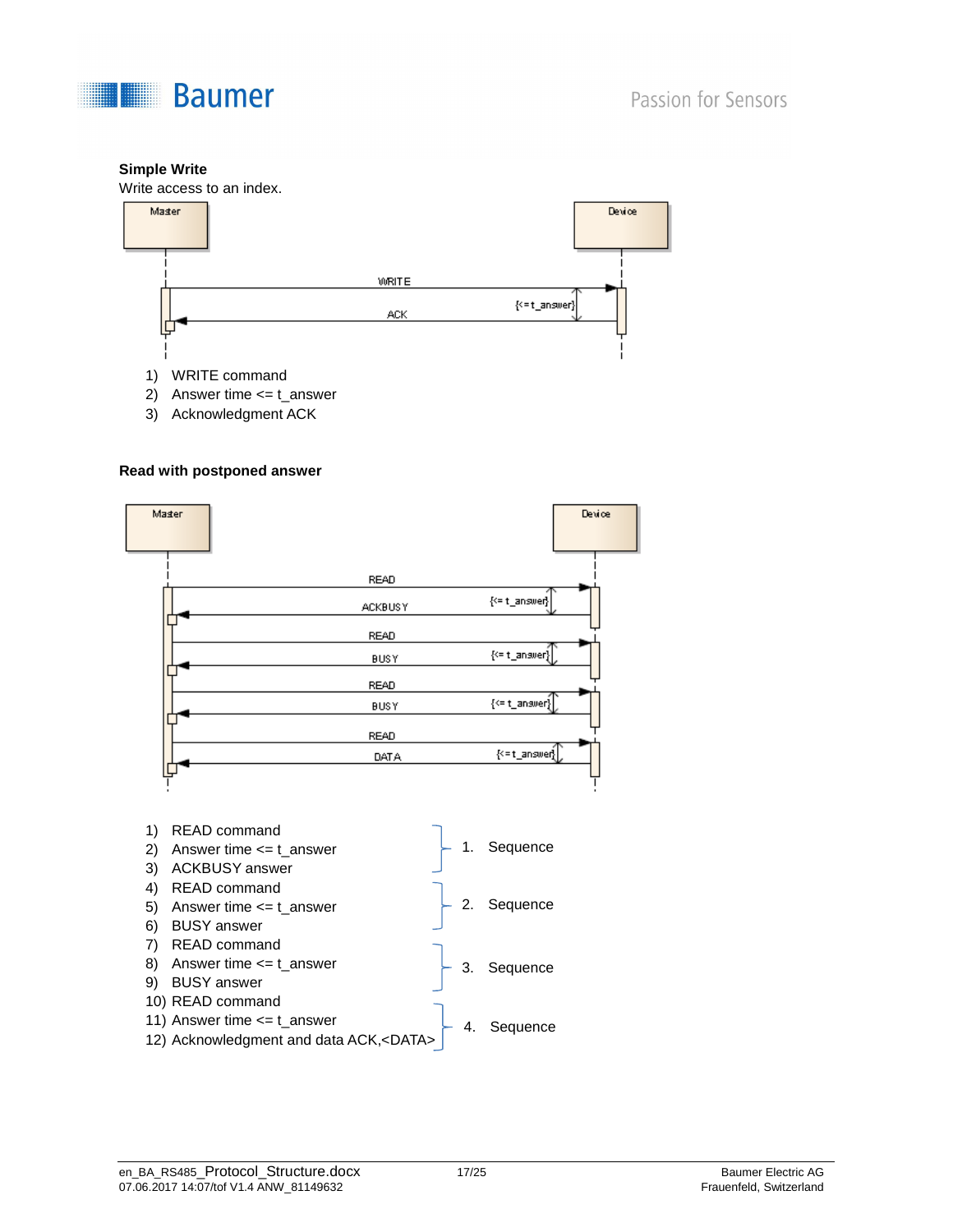

#### **Write with postponed answer**





- 1) READ command
- 2) Answer time <= t\_answer
- 3) ERROR answer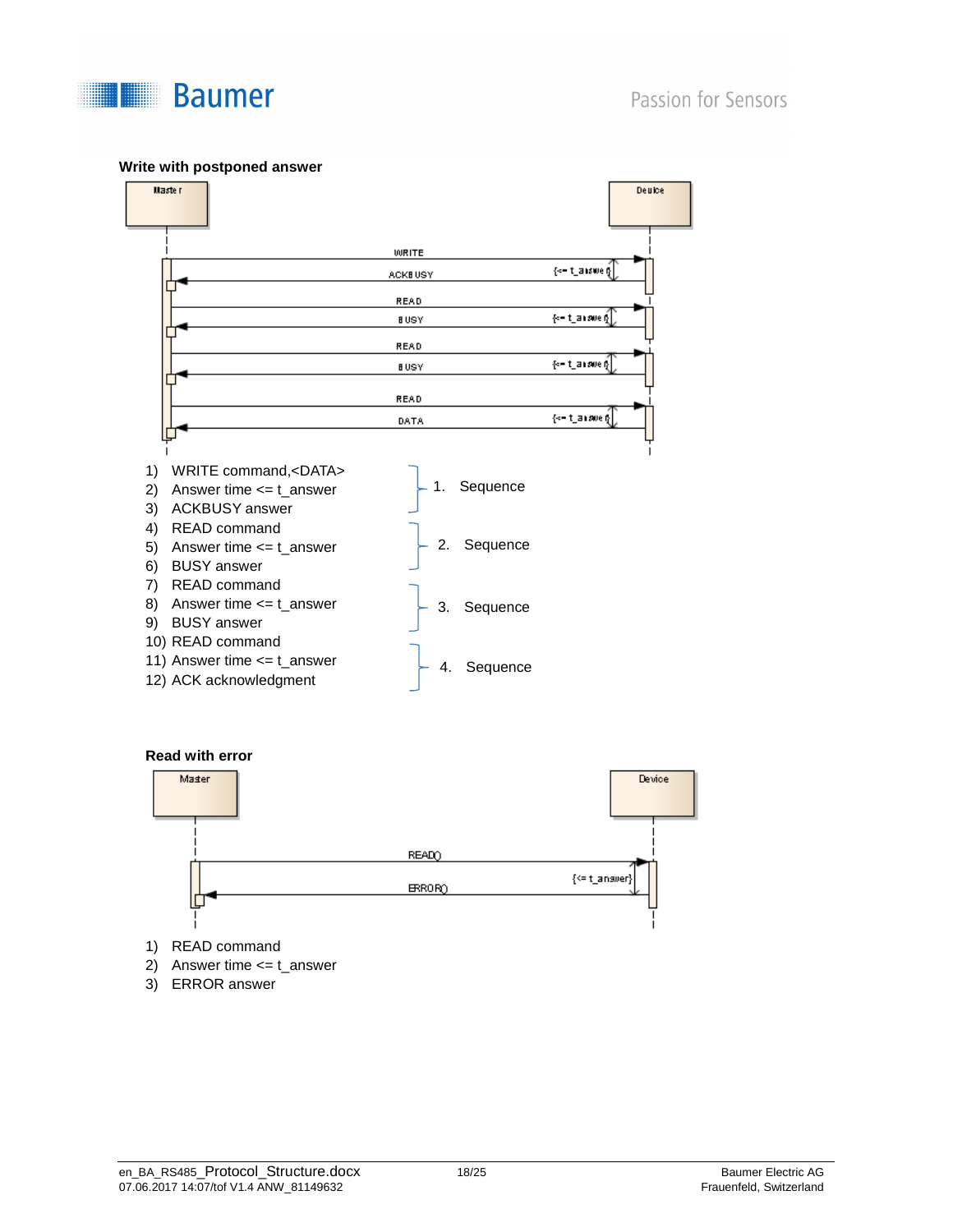



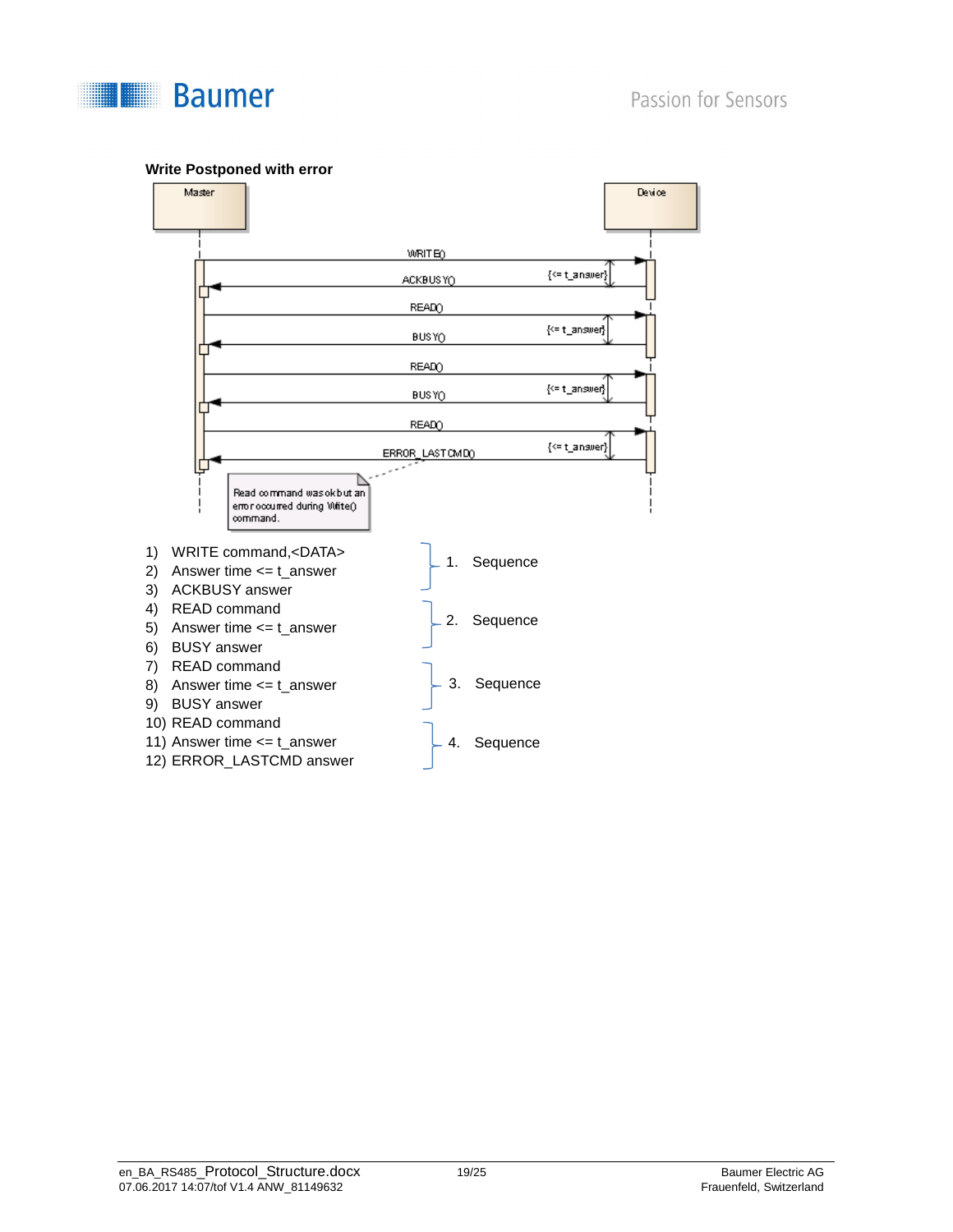

## **5 Error handling**

#### **5.1 General information**

## :01E;11;2E72\r\n

If an error occurs, the sensor answers with an E or e in the payload. The E is written as an uppor or a lower case letter depending on what the error was.

| 0x45 | <b>ERROR</b>         | An error occurred during analysis or execution of<br>the command.                                                                |
|------|----------------------|----------------------------------------------------------------------------------------------------------------------------------|
| 0x65 | <b>ERROR LASTCMD</b> | An error occurred during the last command (applies<br>to read/write - delayed commands). The transmitted<br>command was ignored. |

The error type is also sent with a number in the payload.

|              | Wrong message type              | Only Read or Write are valid for requests from master to device.                                                                                                                |
|--------------|---------------------------------|---------------------------------------------------------------------------------------------------------------------------------------------------------------------------------|
| $\mathbf{2}$ | Wrong payload format            | For example a missing separator                                                                                                                                                 |
| 3            | Wrong argument                  | The given argument type doesn't match the expected type (ex.<br>Float value if an integer value is expected).                                                                   |
| 4            | Wrong argument count            | Number of arguments mismatch.                                                                                                                                                   |
| 5            | Not enough data                 | The length of the payload is below its minimum (type and<br>index).                                                                                                             |
| 6            | Index do not exist              |                                                                                                                                                                                 |
|              | Index locked                    |                                                                                                                                                                                 |
| 8            | Access not allowed              | Ex. Write access to read only index.                                                                                                                                            |
| 9            | Not enough memory for encoding  | Internal error.                                                                                                                                                                 |
| 10           | Not possible to encode argument | Internal error.                                                                                                                                                                 |
| 11           | Application specific error      | Not RS485 stack related error, read out chapter "Application"<br>specific error 11" and the sensor-belonging Index Command<br>000 "Application error" for detailed information. |
| $12 \,$      | Wrong state                     | Internal error.                                                                                                                                                                 |

Sample answer of a sensor when an error occurred: :01e;11;2E72\r\n Error during the last command: Application specific error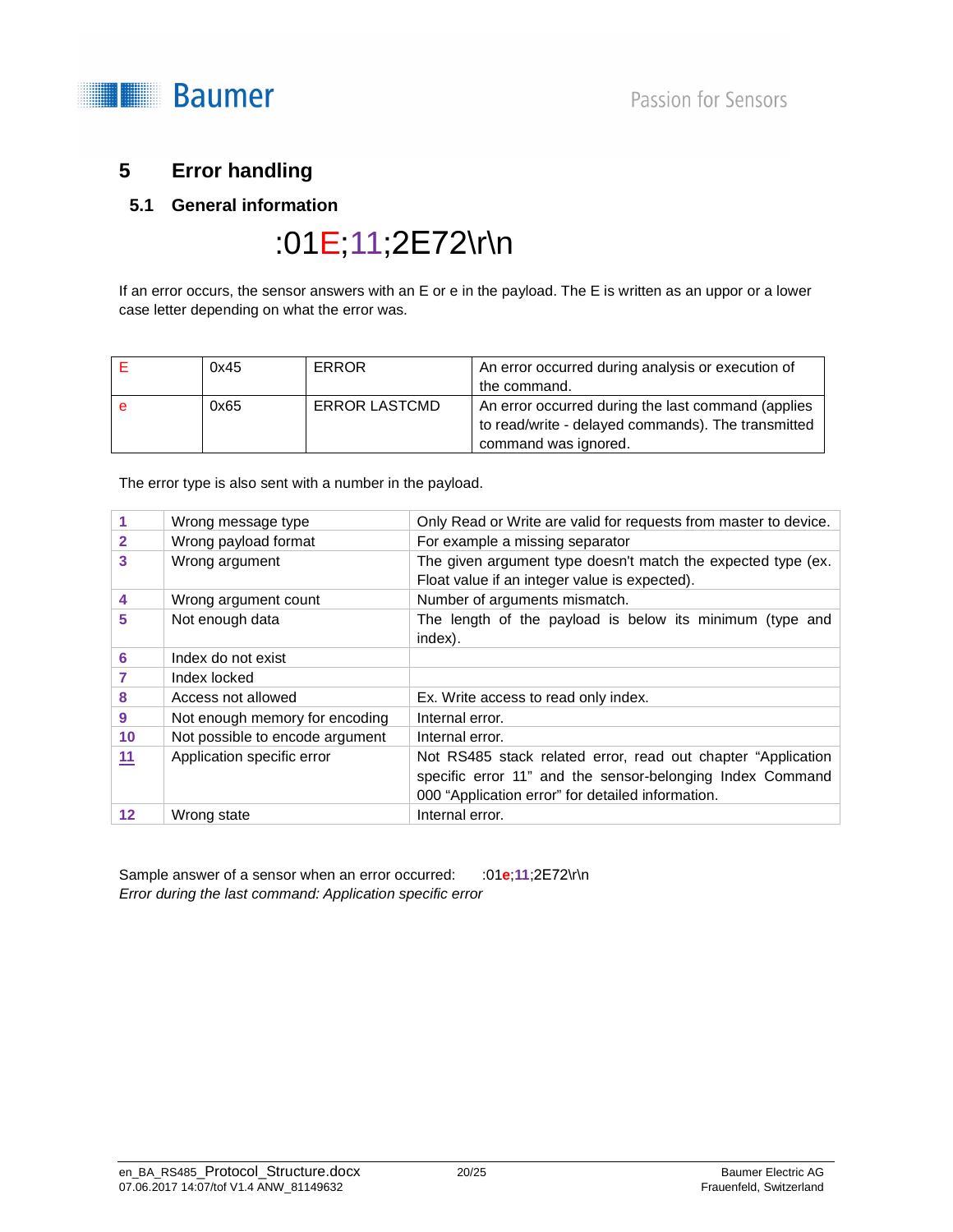

## **5.2 Application specific error 11**

If the sensor outputs an error with the error number 11 - Application specific error -, the exact error type can be identified via the Index Command 000 (for instructions see Index Command List).

For information to the exact application error number please refer to the sensor specific RS485 manual.

| Example: |
|----------|
|----------|

| Step          | Command to sensor | Answer from the sensor | Description              |
|---------------|-------------------|------------------------|--------------------------|
|               |                   | :01E;11;2E72\r\n       | The sensor sends back an |
|               |                   |                        | error 11 (application    |
|               |                   |                        | specific error)          |
| $\mathcal{P}$ | :01R000;5954\r\n  |                        | The exact error code is  |
|               |                   |                        | requested with the index |
|               |                   |                        | command 000 (read out    |
|               |                   |                        | actual pending error)    |
| 3             |                   | :01A;99;EC05\r\n       | After which the sensor   |
|               |                   |                        | sends back the exact     |
|               |                   |                        | application error:       |
|               |                   |                        | "Application error: 99:  |
|               |                   |                        | argument out of range"   |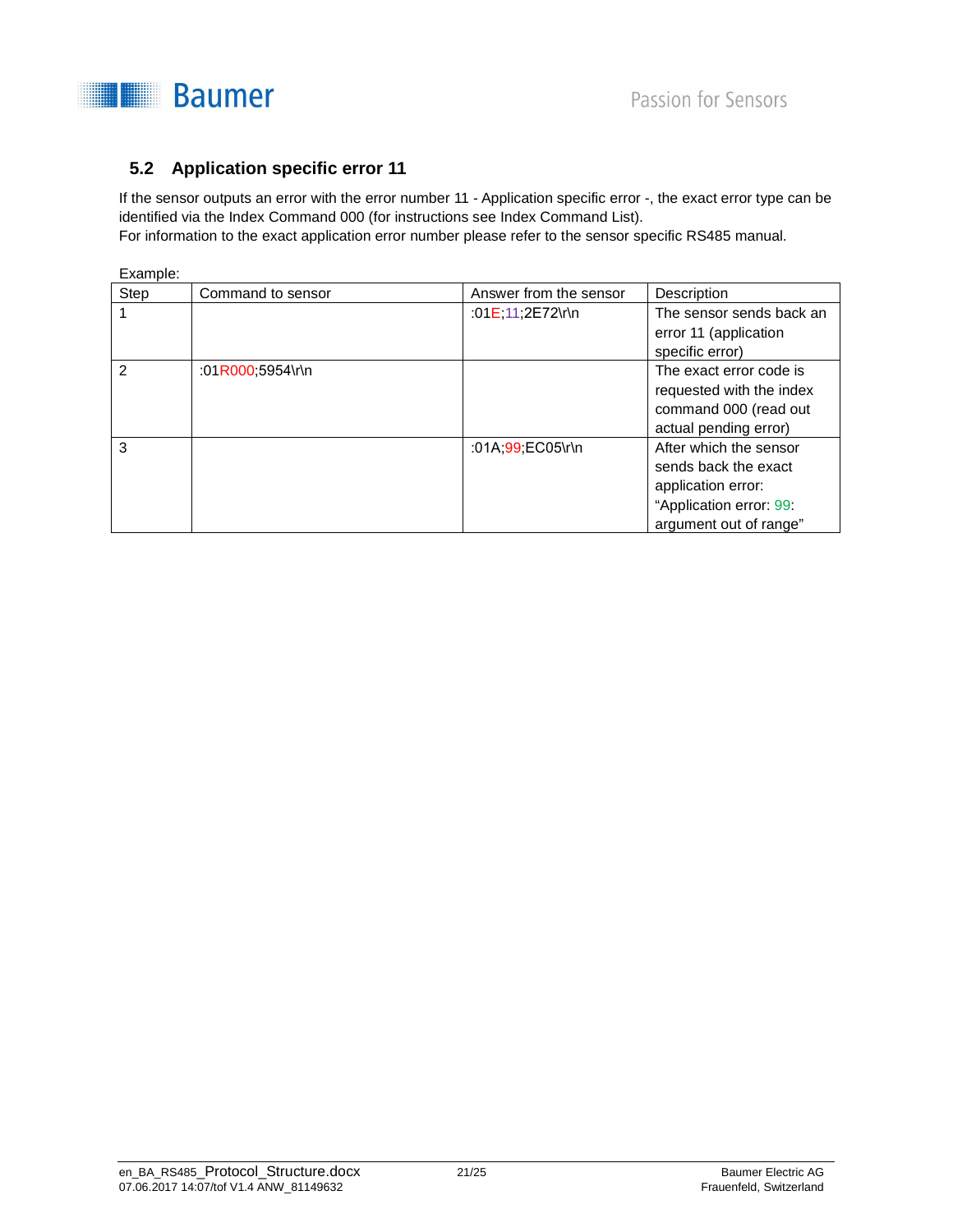

## **6 Appendix**

## **6.1 Data types**

| Data type | Coding                                                                   |
|-----------|--------------------------------------------------------------------------|
| uint8     | 1-3 characters                                                           |
|           |                                                                          |
|           | Max: 255 Min: 0                                                          |
| int8      | 1 sign (optional) and 1-3 characters                                     |
|           |                                                                          |
|           | Max: 127 Min: -128                                                       |
|           |                                                                          |
|           | Examples:<br>$-120$                                                      |
|           | $+33$                                                                    |
|           | 78                                                                       |
| uint16    | 1-5 characters                                                           |
|           |                                                                          |
|           | Max: 65535 Min: 0                                                        |
| int16     | 1 sign (optional) and 1-5 characters                                     |
|           |                                                                          |
|           | Max: 32767 Min: -32768                                                   |
|           |                                                                          |
|           | Examples                                                                 |
|           | $-32768$<br>$+378$                                                       |
|           | 258                                                                      |
| uint32    | 1-10 characters                                                          |
|           |                                                                          |
|           | Max: 4 ' 294 ' 967 ' 295                                                 |
|           | Min: 0                                                                   |
| int32     | 1 sign (optional) and 1-10 characters                                    |
|           |                                                                          |
|           | Max: 2'147'483'647                                                       |
|           | Min: -2'147'483'648                                                      |
|           |                                                                          |
|           | Examples<br>41647869                                                     |
|           | $-52148877$                                                              |
|           | +54547657                                                                |
| float32   | 1 sign (optional) and 1-12 characters                                    |
|           |                                                                          |
|           | Decimal separator '.' ( 0x2E )                                           |
|           |                                                                          |
|           | Note: Since the device uses floating point numbers according to IEEE754, |
|           | rounding errors may appear. This rounding error can lead to a small      |
|           | difference between the written and the read value.                       |
|           | Examples                                                                 |
|           | 123.23487824                                                             |
|           | $-123.23487824$                                                          |
|           | 124578                                                                   |
|           | $+91.27$                                                                 |
| bool      | Coded as uint8 whereby:                                                  |
|           | $1$ ( $0x31$ ): false                                                    |
|           | $0$ $(0x30)$ : true                                                      |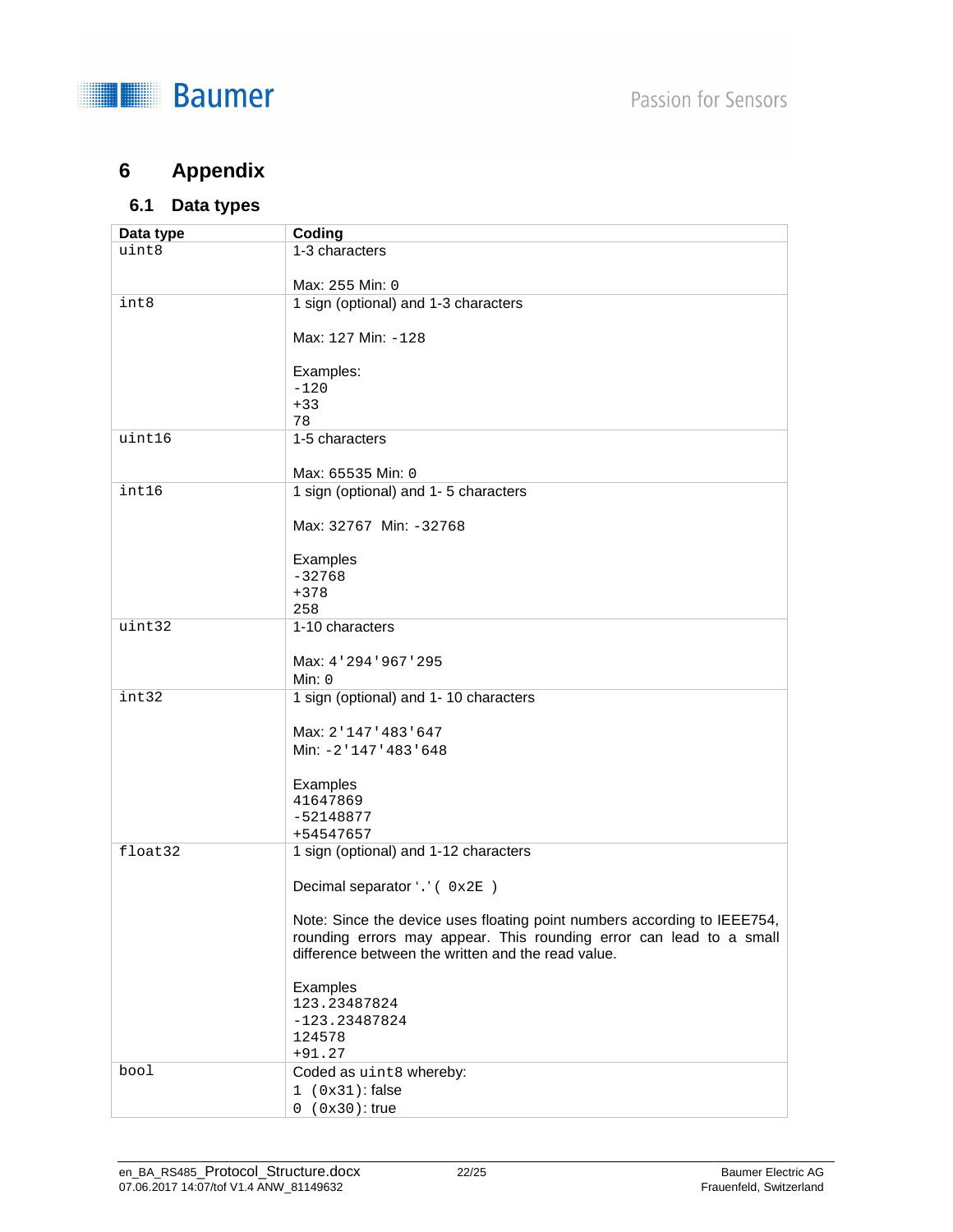

| string        | Variable number of characters, without zero termination.                                                                                           |
|---------------|----------------------------------------------------------------------------------------------------------------------------------------------------|
|               | The string must not contain $'$ ; $'$ ( $0 \times 3B$ ).                                                                                           |
|               | Only readable ascii values are allowed ( $0x200x7E$ ).                                                                                             |
|               | The string may be shorter than the specified length.                                                                                               |
|               | Note: Due to compatibility with the machine coding, the actual length is 1<br>character less than the specified maximum length in the index table. |
|               | Example: www.baumer.com                                                                                                                            |
| Fixlist[type] | <space><entry 1=""><space><entry2><space></space></entry2></space></entry></space>                                                                 |
|               | Example: Fixed list containing the three elements 77, 22, 33:                                                                                      |
|               | 77 22 33                                                                                                                                           |
| varlist[type] | <nr entries="" of=""><space><entry1><space><entry2><space></space></entry2></space></entry1></space></nr>                                          |
|               | Example: List containing the three elements 7, 22, 333:                                                                                            |
|               | 3 7 222 33                                                                                                                                         |

## **6.2 Example Index Table**

| <b>Title</b>           | <b>TYPE</b> | <b>INDEX</b> | <b>PAYLOAD</b><br><b>ELEMENTS</b> | <b>Write Command</b>       | <b>Feedback from sensor</b>          |
|------------------------|-------------|--------------|-----------------------------------|----------------------------|--------------------------------------|
|                        |             |              |                                   |                            |                                      |
| Deactivation of        | W           | 010          | $\Omega$                          | :01W010:0E9C3              | : $01A$ ; $49F7\rr\n$                |
| RS485 lock             |             |              |                                   | $\n\backslash$ n           | RS485 lock set: Lock deactivated     |
| Check vendor ID        | R           | 001          | $\overline{\phantom{a}}$          | $:01R001:C955\$            | :01A;1;Baumer\sElectric\sAG;0007\r   |
|                        |             |              |                                   |                            | $\mathbf{n}$                         |
|                        |             |              |                                   |                            | Vendor ID:1                          |
|                        |             |              |                                   |                            | Vendor name: Baumer Electric AG      |
| Check Device info      | R           | 002          | $\overline{\phantom{a}}$          | $:01R002:3955\$            | :01A;11125351;0;OM70B.15L8-          |
|                        |             |              |                                   |                            | 4AD. TIMD. 7AO;101209793_0037;C2EC\r |
|                        |             |              |                                   |                            | $\mathbf{n}$                         |
|                        |             |              |                                   |                            | Device ID: 1112351                   |
|                        |             |              |                                   |                            | Variant ID: 0                        |
|                        |             |              |                                   |                            | Sensor type: OM70B.15L8-4AD.TIMD.7AO |
|                        |             |              |                                   |                            | Serial number: 101209793_0037        |
| Give Bus address $=$ 3 | W           | 005          | 3                                 | $:01W005:3:15FE\rrbracket$ | :03A;8956\r\n                        |
|                        |             |              |                                   | $\n\langle n$              | Set address: 3                       |
| Change Baudrate to     | W           | 006          | $\overline{2}$                    | $:01W006:0:ALFE\$ r        | : $01A$ ; $49F7\rr\n$                |
| 38'400                 |             |              |                                   | $\n\langle n$              | New baud rate: 38400                 |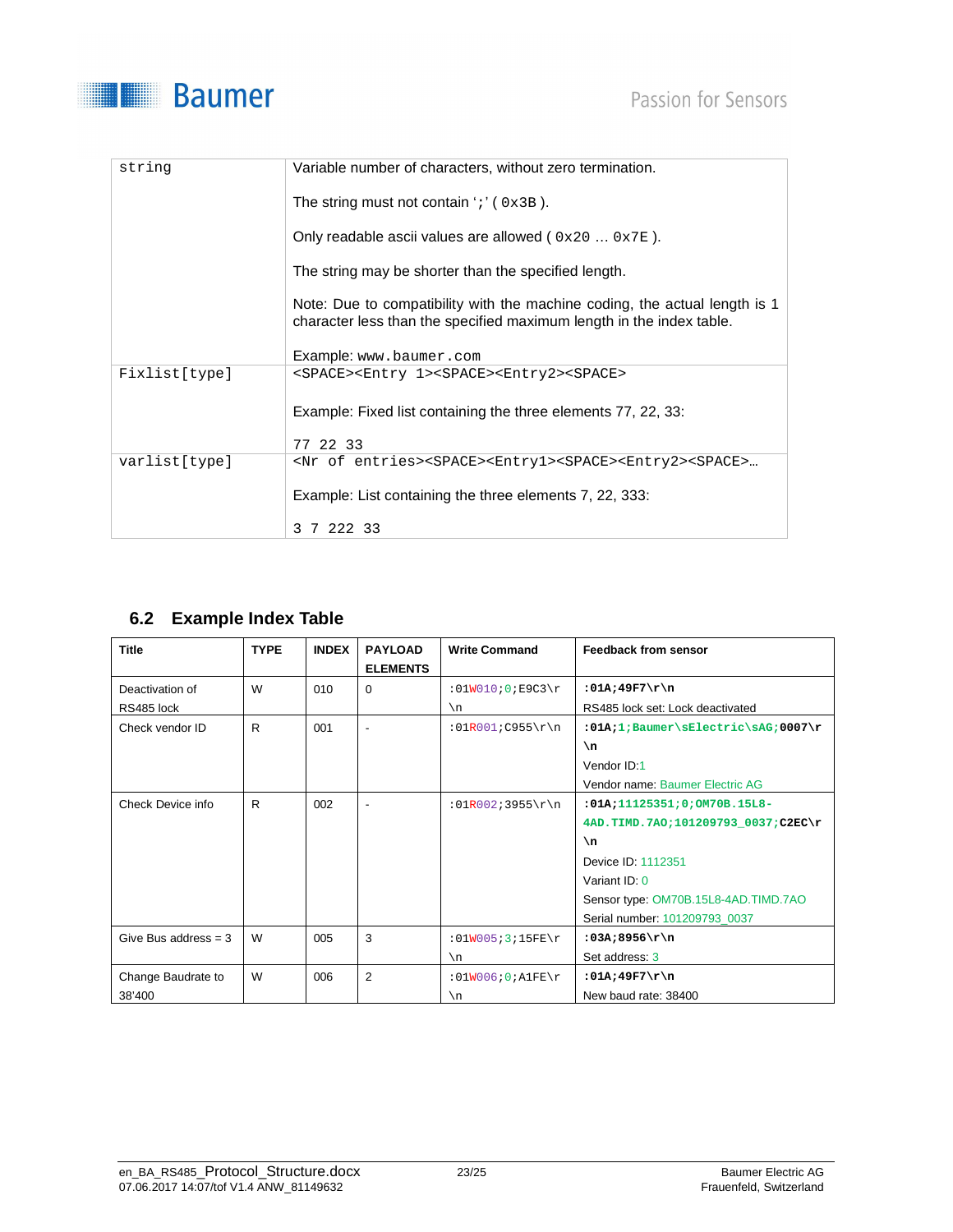

## **7 History of changes**

| Date       | <b>Version</b> | <b>Description</b>                                           |
|------------|----------------|--------------------------------------------------------------|
| 12.12.2014 | 1.0            | Document created                                             |
| 12.01.2015 | 1.1            | Examples implemented, smaller changings e.g. Payload Element |
| 10.02.2015 | 1.2            | Updated with information from R&D                            |
| 31.07.2015 | 1.2            | Reference text concerning Application specific Error 11      |
| 05.01.2016 | 1.3            | 3 Mbit structure changes (Terminator male and female)        |
| 07.06.2017 | 1.4            | Errors on S.10 corrected                                     |